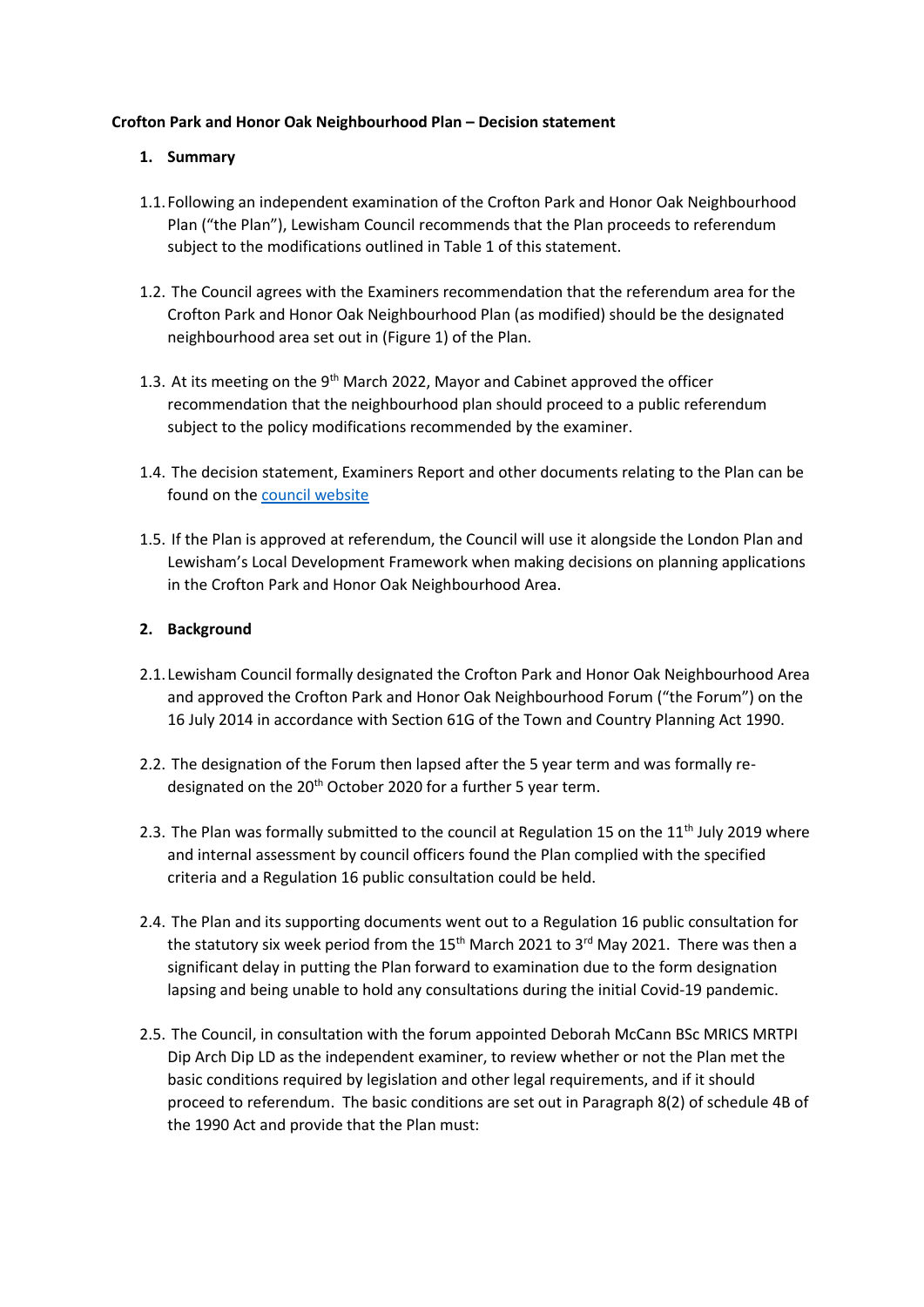- Have regard to national policies and advice contained in guidance issued by the Secretary of State;
- Contribute to the achievement of sustainable development;
- Be in general conformity with the strategic policies of the development plan for the area;
- Be compatible with and not breach European Union (EU) obligations and;
- Meet prescribed conditions and comply with prescribed matters
- 2.6.The examiner considered that a public hearing into the Plan was not required.
- 2.7. The Examiner's report was issued on the  $17<sup>th</sup>$  December 2021. It concludes that subject to the modifications recommended in the Report, the Plan meets the basic conditions set out in legislation and should proceed to a local referendum.

## **3. Decision**

- 3.1.The council has considered each of the recommendations in the Examiner's report and the reasons for them. The council has therefore decided to make the modifications to the Plan set out in Table 1 of this decision statement. These changes are considered to be necessary to ensure that the plan meets the basic conditions and legal requirements
- 3.2. Lewisham Council agrees:
	- a) That the recommendations of the Examiner and the subsequent amendments proposed in Table 1 be accepted
	- b) That the Examiner's recommendations that the Crofton Park and Honor Oak Neighbourhood Plan, as modified, proceed to referendum on the basis that the Plan meets the basic conditions and complies with the statutory definition of a neighbourhood development plan.
	- c) That the referendum area should be the Crofton Park and Honor Oak Neighbourhood Area as designated by Lewisham Council in July 2014.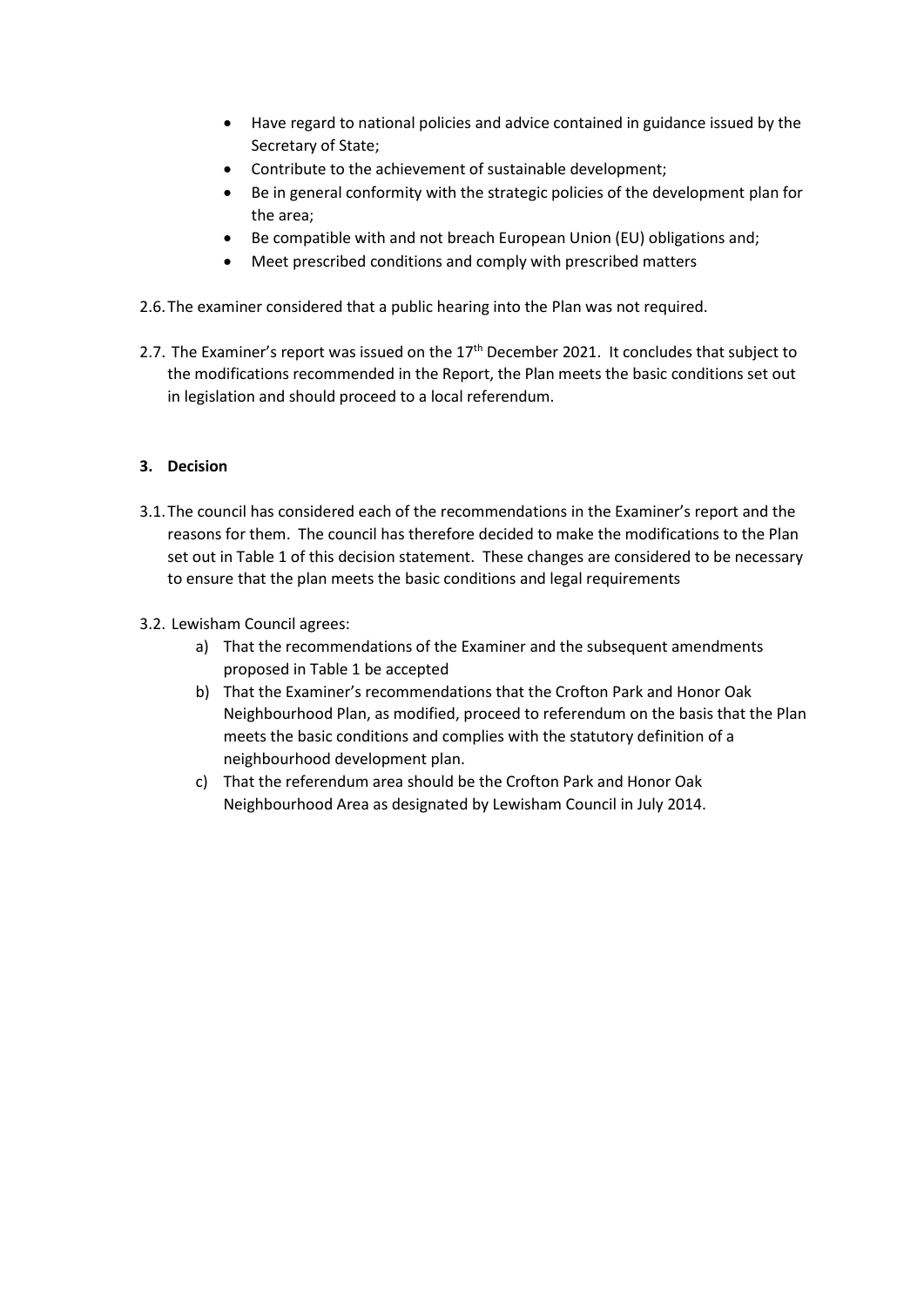

# Fig 1. Crofton Park and Honor Oak Neighbourhood Area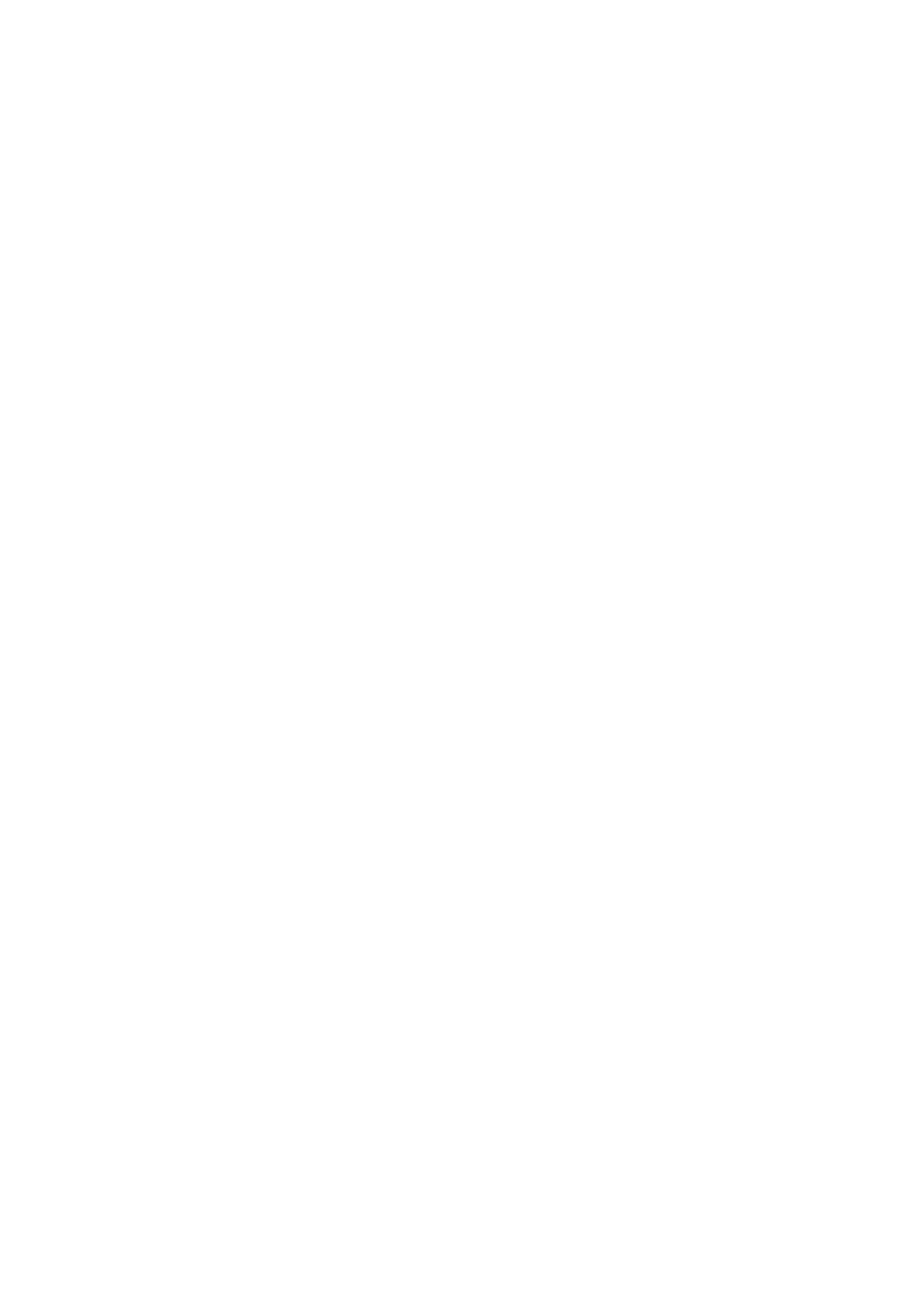| Lewisham Council response and                             |
|-----------------------------------------------------------|
|                                                           |
|                                                           |
|                                                           |
| Agree with the modification of                            |
| the text in this policy as                                |
| required for clarity and to meet<br>the basic conditions. |
|                                                           |
|                                                           |
|                                                           |
|                                                           |
|                                                           |
|                                                           |
|                                                           |
|                                                           |
|                                                           |
|                                                           |
|                                                           |
|                                                           |
|                                                           |
|                                                           |
|                                                           |
|                                                           |
|                                                           |
|                                                           |
|                                                           |
| reasons for change                                        |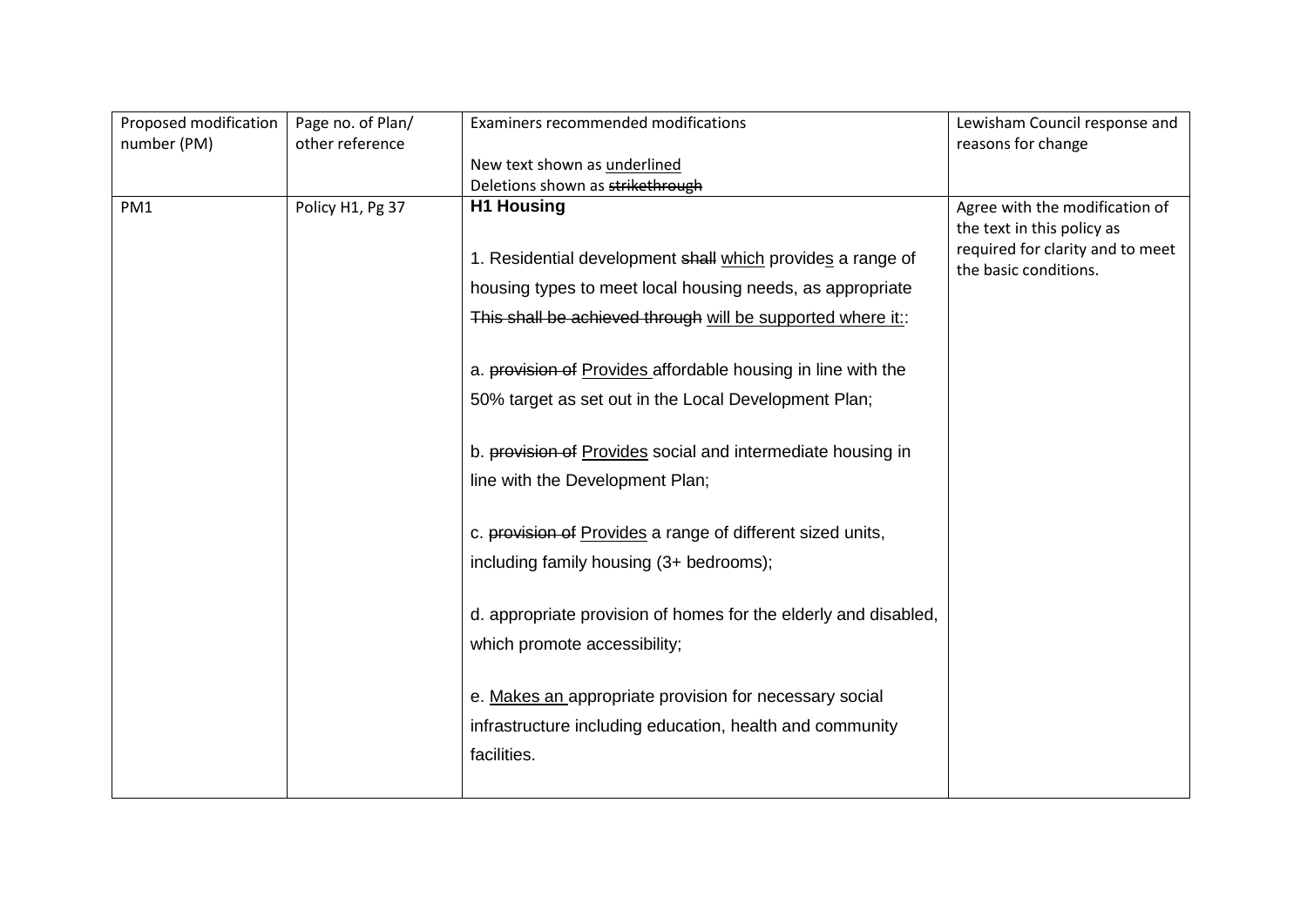|                 |                  | 2. All new residential development should reflect the<br>character of the Neighbourhood Plan area and will be<br>required to be of a high design quality in accordance with<br>Policies BE1 and BE2.<br>3. Proposals for community-led self-build housing on<br>appropriate sites will be supported.                                                                                                                                                                                                                       |                                                                                                                           |
|-----------------|------------------|----------------------------------------------------------------------------------------------------------------------------------------------------------------------------------------------------------------------------------------------------------------------------------------------------------------------------------------------------------------------------------------------------------------------------------------------------------------------------------------------------------------------------|---------------------------------------------------------------------------------------------------------------------------|
| PM <sub>2</sub> | Policy H2, Pg 38 | <b>H2 Windfall Sites</b><br>The development of sites which are not allocated for housing<br>will be supported where the proposals satisfy the criteria set<br>out in Policy H1 and provided that the proposed development<br>is in accordance with other policies in the Neighbourhood<br>Plan.<br>Residential development will not be permitted supported<br>where:<br>a. the site is located within the Malham Road LEL;<br>b. the site is in existing employment use and development<br>would be contrary to Policy E2; | Agree with the modification of<br>the text in this policy as<br>required for clarity and to meet<br>the basic conditions. |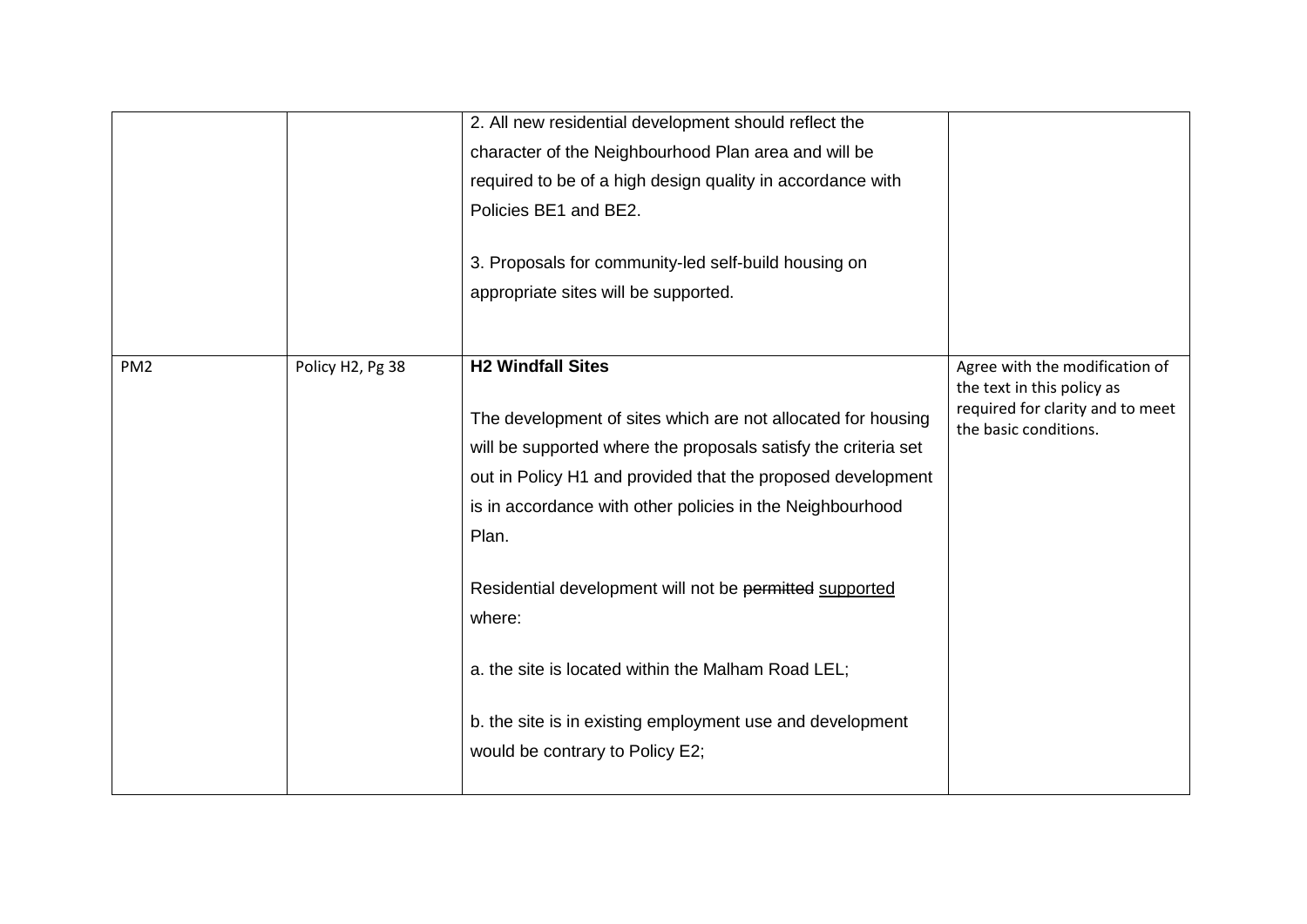|                   | c. development would result in the loss of existing community  |  |
|-------------------|----------------------------------------------------------------|--|
|                   | facilities contrary to Policies C1 and C2;                     |  |
|                   |                                                                |  |
|                   | d. the site is located within a local centre and development   |  |
|                   | would adversely impact on the character and vitality of that   |  |
|                   | centre contrary to Policies NC1 and NC2;                       |  |
|                   |                                                                |  |
|                   | e. development would result in the loss of green space;        |  |
|                   |                                                                |  |
|                   | f. development would have an adverse impact on the             |  |
|                   | biodiversity and ecological value of a Site of Importance for  |  |
|                   | Nature Conservation (SINC), on the integrity of the SINC       |  |
|                   | alongside the railway or on an existing or proposed Local      |  |
|                   | Nature Reserve which is not capable of satisfactory            |  |
| mitigation.       |                                                                |  |
|                   |                                                                |  |
|                   | Residential development within Neighbourhood Centres or        |  |
|                   | Neighbourhood Parades should form part of mixed use            |  |
|                   | development schemes in accordance with Policies NC1 and        |  |
| NC <sub>2</sub> . |                                                                |  |
|                   |                                                                |  |
|                   | Development proposals will be required to include a mix of     |  |
|                   | housing, including family housing, and contribute towards the  |  |
|                   | provision of necessary social infrastructure including health, |  |
|                   |                                                                |  |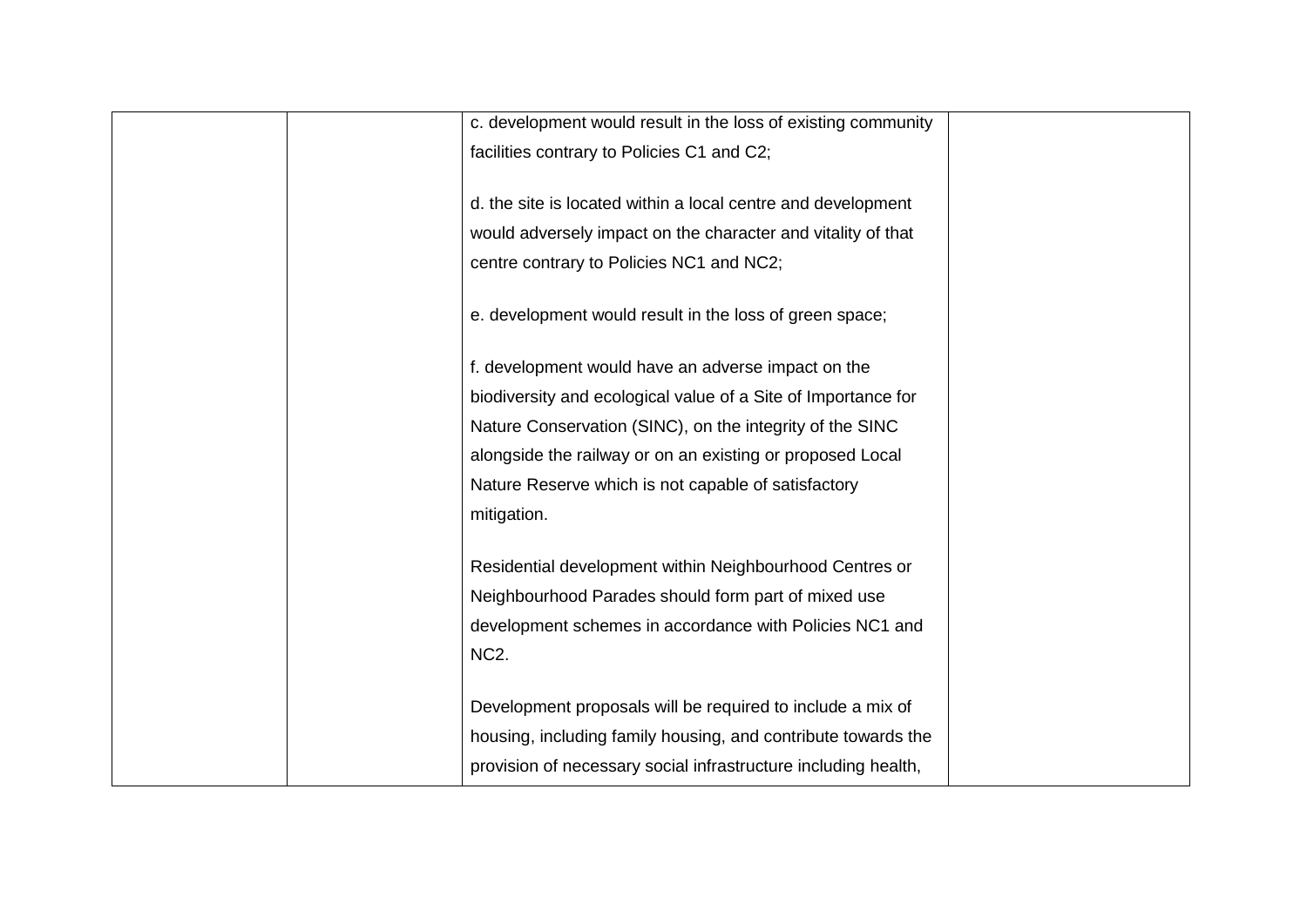|                 |                  | education and community facilities, and of wider                                                                                                                                                       |                                                                                         |
|-----------------|------------------|--------------------------------------------------------------------------------------------------------------------------------------------------------------------------------------------------------|-----------------------------------------------------------------------------------------|
|                 |                  | environmental improvements such as tree planting.                                                                                                                                                      |                                                                                         |
|                 |                  | Proposals for affordable housing and community-led self-build                                                                                                                                          |                                                                                         |
|                 |                  | housing implemented by a Community Land Trust will be                                                                                                                                                  |                                                                                         |
|                 |                  | supported.                                                                                                                                                                                             |                                                                                         |
|                 |                  | Development will be required to be of a high design quality in<br>accordance with Policies BE1 and BE2 and to contribute to<br>the greening of the Neighbourhood Area in accordance with<br>Policy GS2 |                                                                                         |
| PM <sub>3</sub> | Policy C1, Pg 42 | <b>C1 Protection and Enhancement of Community Facilities</b>                                                                                                                                           | Agree with the modification of                                                          |
|                 |                  | The following sites and buildings are identified as community<br>facilities:                                                                                                                           | the text in this policy as<br>required for clarity and to meet<br>the basic conditions. |
|                 |                  | 1. Jenner Health Centre, Stanstead Road                                                                                                                                                                |                                                                                         |
|                 |                  | 2. Crofton Park Library, Brockley Road                                                                                                                                                                 |                                                                                         |
|                 |                  | 3. Ackroyd Community Centre, Ackroyd Road                                                                                                                                                              |                                                                                         |
|                 |                  | 4. Royal British Legion Club, Eddystone Road                                                                                                                                                           |                                                                                         |
|                 |                  | 5. Ewart Road Clubroom, Wastdale Road                                                                                                                                                                  |                                                                                         |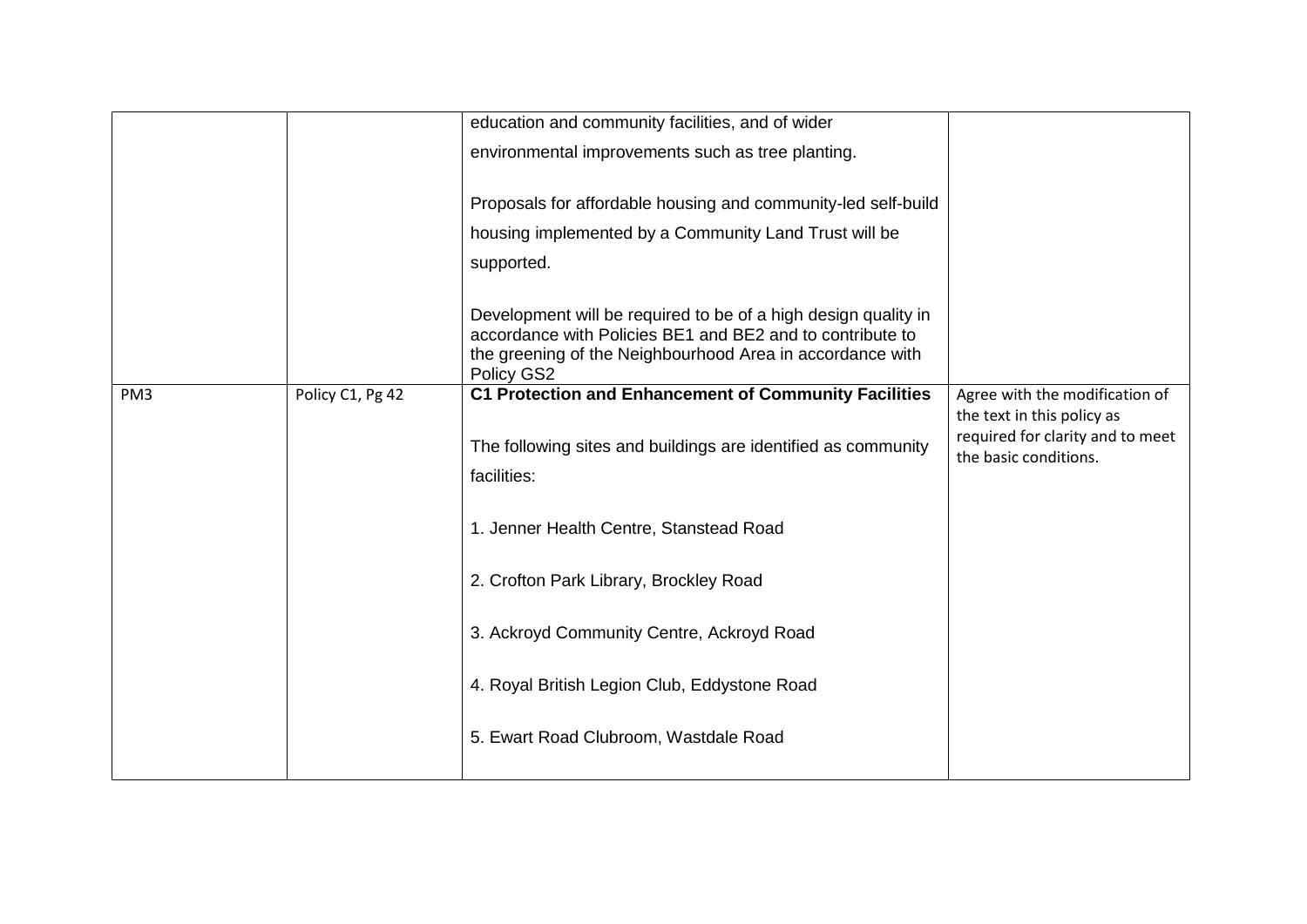| 6. St Hilda's Church and Church Hall, Courtrai Road             |
|-----------------------------------------------------------------|
| 7. St Saviour's Church and Church Hall, Brockley Rise           |
| 8. Scout Hut building and adjoining land, Courtrai Road         |
| 9. St William of York Catholic Church and Church Hall,          |
| <b>Brockley Park</b>                                            |
| 10. Malham Christian Centre, Malham Road                        |
| 12. Rivoli Ballroom, Brockley Road                              |
| 13. Brockley Adult Education Learning Centre, Brockley Rise     |
| 14. Brockley Jack PH and Studio Theatre, Brockley Road 15.      |
| Honor Oak PH, St German's Road                                  |
| 16. General Napier PH, Bovill Road                              |
| 17. Chandos PH, Brockley Rise                                   |
| 18. Blythe Hill Tavern, Stanstead Road                          |
| Development proposing the change of use/loss of an existing     |
| community facility, whether land or premises, currently or last |
| used as a community facility, will not be permitted supported   |
|                                                                 |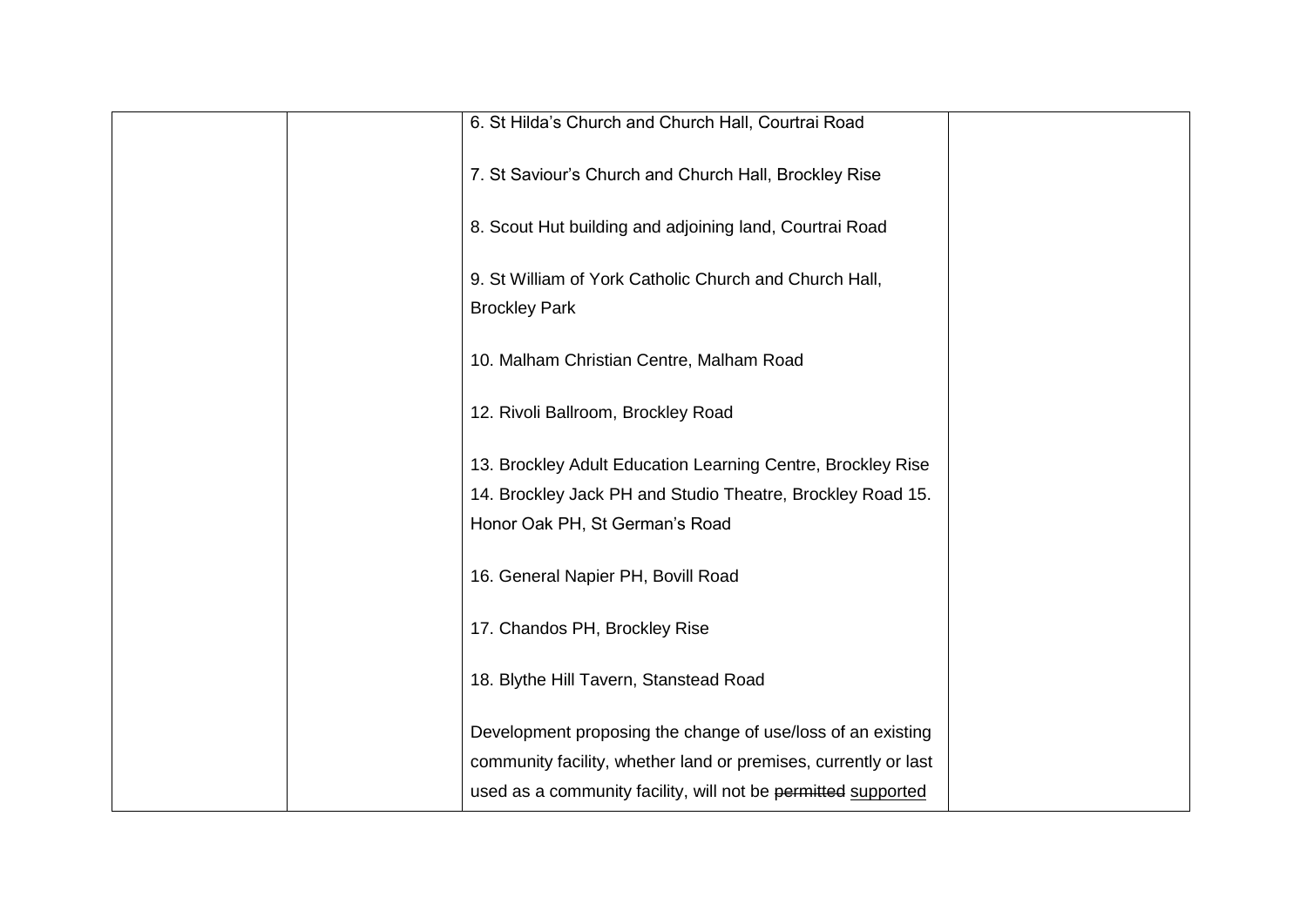|     |                  | unless it can be demonstrated that:                                               |                                                              |
|-----|------------------|-----------------------------------------------------------------------------------|--------------------------------------------------------------|
|     |                  | i. The use no longer serves the needs of the community in<br>which it is located; |                                                              |
|     |                  | ii. There is adequate alternative provision within the                            |                                                              |
|     |                  | Neighbourhood Area which has the capacity to meet the                             |                                                              |
|     |                  | needs of the community which the facility previously served;                      |                                                              |
|     |                  | and                                                                               |                                                              |
|     |                  | iii. The applicant has been unable to secure in consultation                      |                                                              |
|     |                  | with the local community an appropriate alternative                               |                                                              |
|     |                  | community use and it can be demonstrated that the use of the                      |                                                              |
|     |                  | building or land as a community facility is no longer viable.                     |                                                              |
|     |                  | Proposals for the shared use of community facilities will be                      |                                                              |
|     |                  | supported.                                                                        |                                                              |
|     |                  |                                                                                   |                                                              |
|     |                  | C2 Redevelopment of Sites in Existing Community Use                               |                                                              |
| PM4 | Policy C2, Pg 43 |                                                                                   | Agree with the modification of<br>the text in this policy as |
|     |                  | Redevelopment or intensification of sites in existing                             | required for clarity and to meet<br>the basic conditions.    |
|     |                  | community use may be permitted supported subject to                               |                                                              |
|     |                  | development proposals making appropriate on-site provision                        |                                                              |
|     |                  | for community facilities and where this would be in                               |                                                              |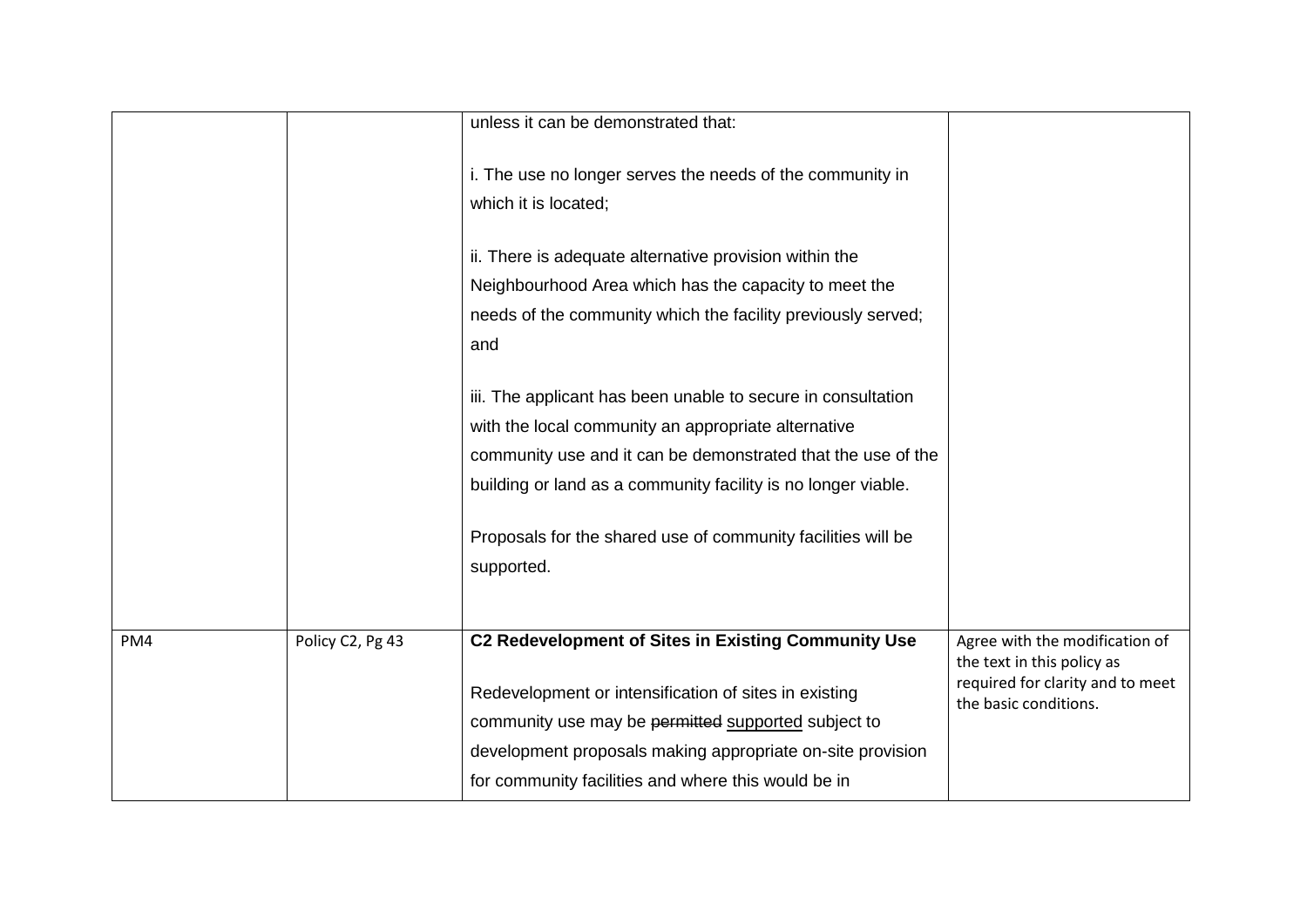| compliance with other policies. The following criteria will be    |  |
|-------------------------------------------------------------------|--|
| applied:                                                          |  |
|                                                                   |  |
| i. In exceptional circumstances, off-site provision of            |  |
| community facilities within the vicinity of the existing site may |  |
| be acceptable where it can be demonstrated that consultation      |  |
| has been undertaken with the local community and this would       |  |
| result in improved facilities which would be accessible to and    |  |
| meet the needs of the community served.                           |  |
|                                                                   |  |
| ii. Development will be required to be of a high design quality   |  |
| in accordance with Policies BE1 and BE2.                          |  |
|                                                                   |  |
| iii. In the event of proposals coming forward within the plan     |  |
| period for redevelopment of the Jenner Health Centre site, a      |  |
| Development Brief will be agreed with the local planning          |  |
| authority prior to the submission of any planning application     |  |
| which includes the re-provision of existing health and            |  |
| community facilities.                                             |  |
|                                                                   |  |
| iv. Proposals will be required to satisfy the criteria set out in |  |
| Policy C1.                                                        |  |
|                                                                   |  |
|                                                                   |  |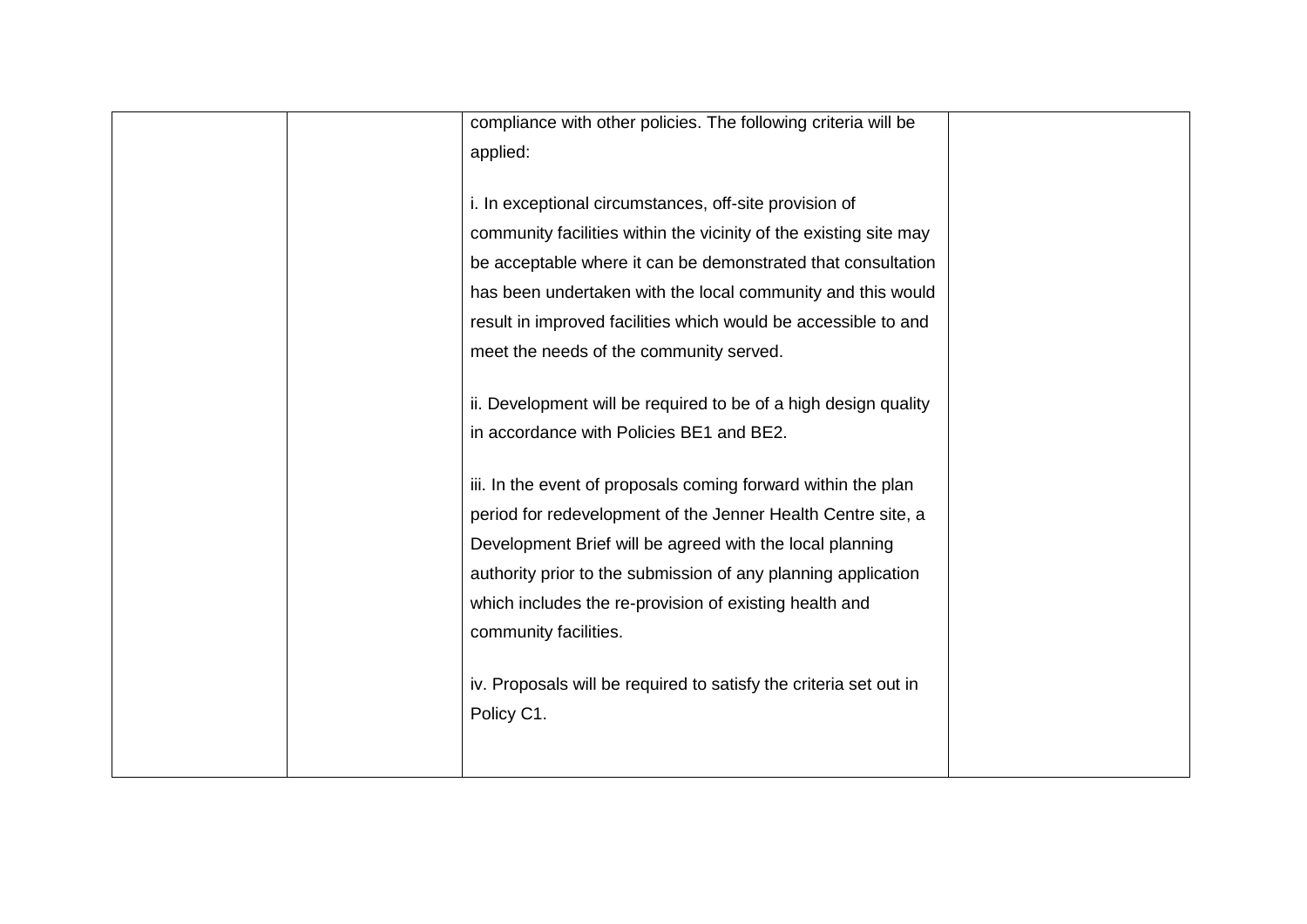| PM <sub>5</sub> | Policy E1, Pg 46 | <b>E1 Employment Sites and Enterprise</b>                        |  |
|-----------------|------------------|------------------------------------------------------------------|--|
|                 |                  |                                                                  |  |
|                 |                  | 1. The Malham Road Local Employment Location (LEL) will          |  |
|                 |                  | be protected for employment uses within Classes $E(g)$ B4, B2    |  |
|                 |                  | and B8, and complementary uses and development proposals         |  |
|                 |                  | will be supported which enhance employment opportunities         |  |
|                 |                  | and provide a range of accommodation including smaller units     |  |
|                 |                  | for micro-businesses and studio space until such time it is      |  |
|                 |                  | considered that there is no reasonable prospect of an            |  |
|                 |                  | application coming forward for the use allocated in the plan.    |  |
|                 |                  | Where the redevelopment of existing employment space is          |  |
|                 |                  | proposed within the Malham Road LEL, development                 |  |
|                 |                  | proposals will be required to demonstrate that:                  |  |
|                 |                  |                                                                  |  |
|                 |                  | i. The level of employment floorspace will be maintained or      |  |
|                 |                  | increased;                                                       |  |
|                 |                  |                                                                  |  |
|                 |                  | ii Opportunities will be secured for local employment will be    |  |
|                 |                  | promoted;                                                        |  |
|                 |                  |                                                                  |  |
|                 |                  | iii. Measures will be taken to mitigate any impacts arising from |  |
|                 |                  | the development in terms of traffic, parking, servicing, air     |  |
|                 |                  | quality, noise and residential amenity. Residential uses will    |  |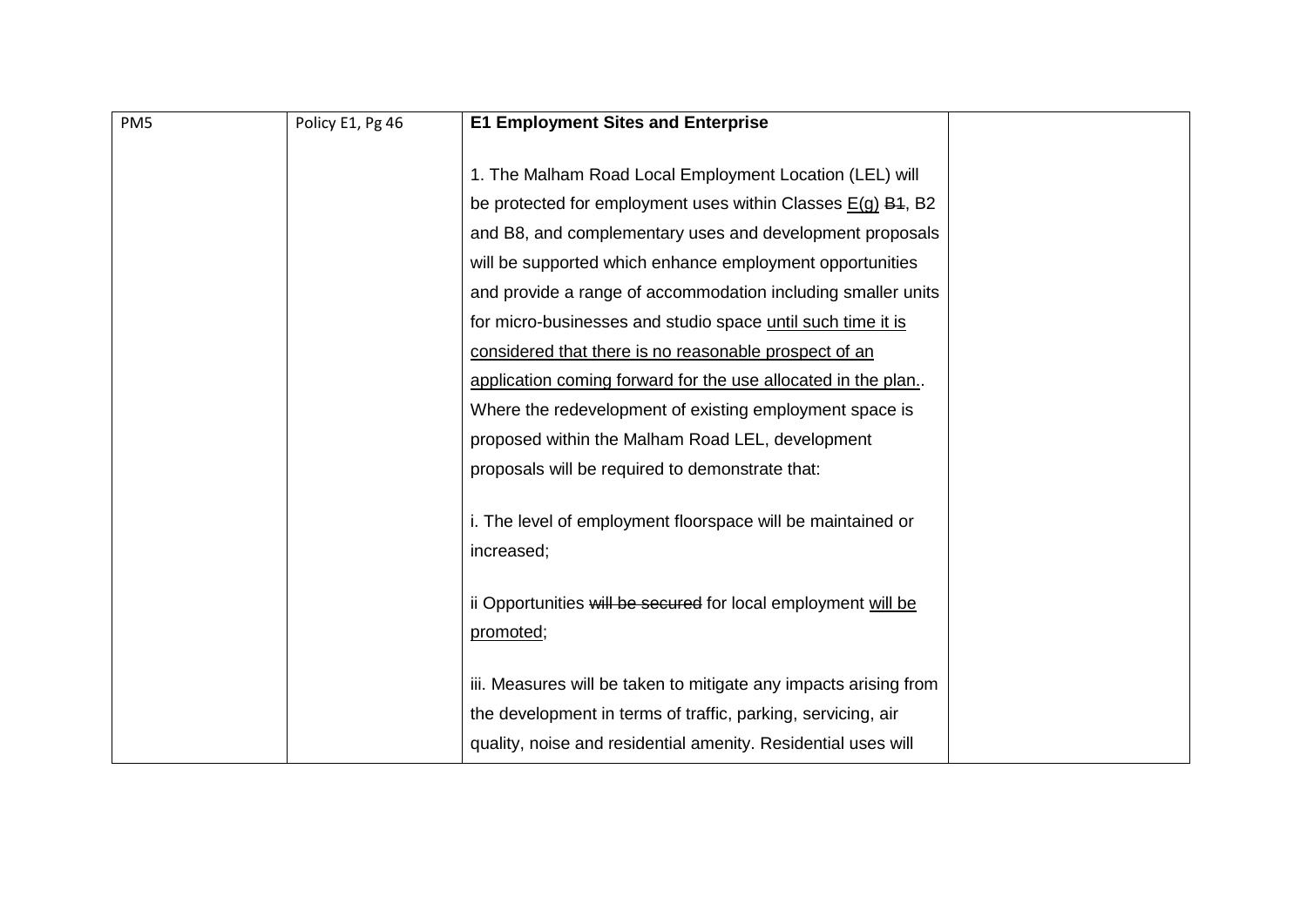| not be permitted supported within the Malham Road LEL          |  |
|----------------------------------------------------------------|--|
| 2. Where the redevelopment of other land or buildings in       |  |
| existing employment use is proposed outside the Malham         |  |
| Road LEL, development proposals will be required to            |  |
| demonstrate that:                                              |  |
|                                                                |  |
| i. The existing level and types of employment floorspace will  |  |
| be maintained;                                                 |  |
| ii. Opportunities will be secured for local employment will be |  |
| promoted;                                                      |  |
|                                                                |  |
| iii. There would be no unacceptable impact on residential      |  |
| amenity and measures will be taken to address any impacts      |  |
| arising from the development in terms of traffic, parking,     |  |
| servicing, air quality and noise.                              |  |
|                                                                |  |
| 3. Residential use may be supported where this comprises       |  |
| live-work units with ground floor workspace as part of an      |  |
| employment-led development scheme. There will be a             |  |
| presumption against the change of use to non-employment        |  |
| uses unless it can be demonstrated that the site has been      |  |
| unsuccessfully marketed for employment use and its             |  |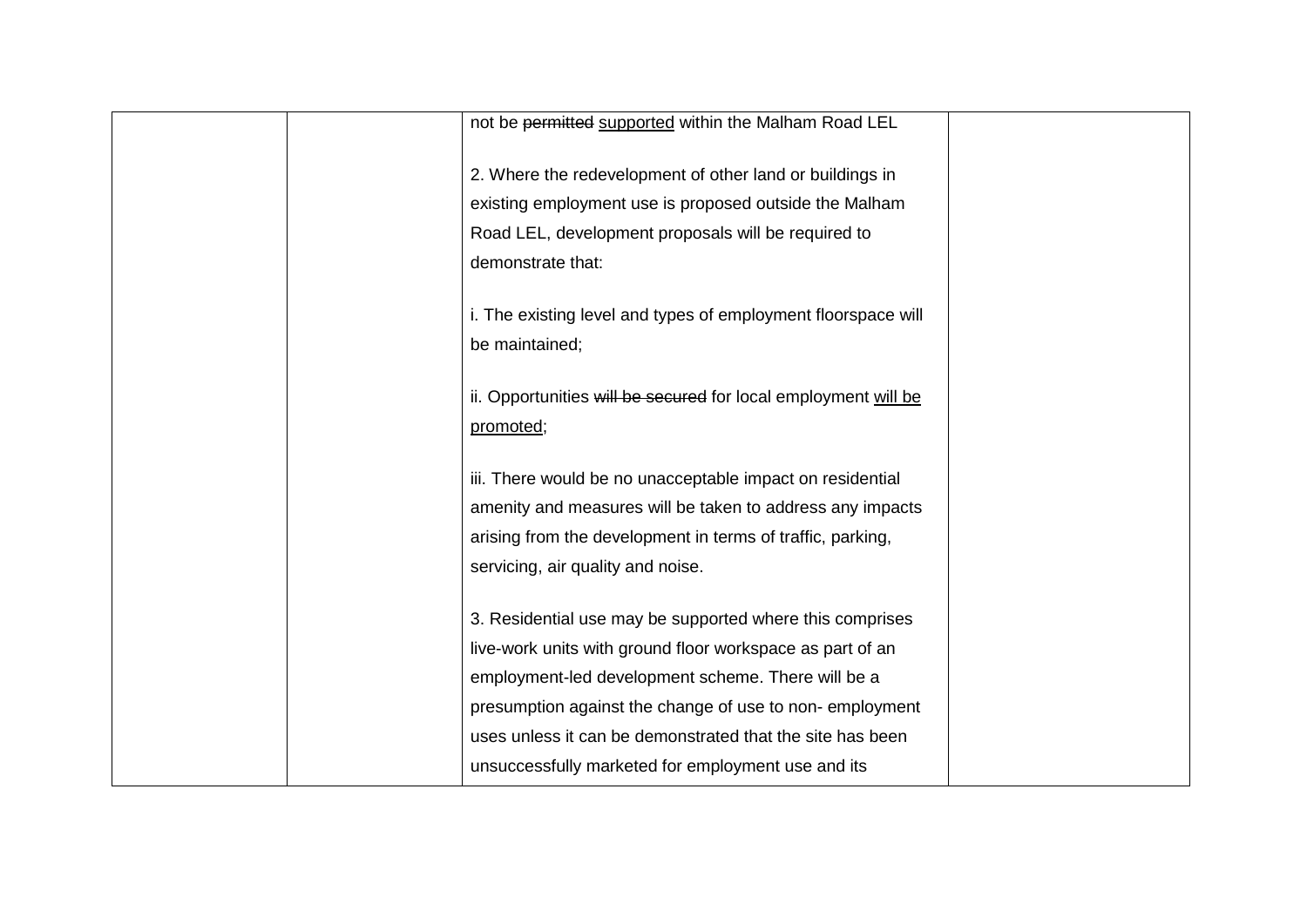|                 |                  | continued use for employment is no longer viable.                                                                                                                                                                                                                           |                                                                |
|-----------------|------------------|-----------------------------------------------------------------------------------------------------------------------------------------------------------------------------------------------------------------------------------------------------------------------------|----------------------------------------------------------------|
|                 |                  |                                                                                                                                                                                                                                                                             |                                                                |
|                 |                  | 4. Proposals for the conversion of vacant lock-up garages to<br>employment uses within Class B4 E will be supported where<br>this would not impact on residential amenity and subject to an<br>appropriate design and layout, parking provision and access<br>arrangements. |                                                                |
|                 |                  | 5. Proposals for redevelopment of employment sites will be                                                                                                                                                                                                                  |                                                                |
|                 |                  | required to be in accordance with Policies BE1 and BE2.                                                                                                                                                                                                                     |                                                                |
|                 |                  |                                                                                                                                                                                                                                                                             |                                                                |
| PM <sub>6</sub> | Policy E2, Pg 47 | <b>E2 Malham Road Employment Regeneration Area</b>                                                                                                                                                                                                                          | Agree with the modification of                                 |
|                 |                  | The Malham Road LEL is identified as an Employment                                                                                                                                                                                                                          | the text in this policy as<br>required for clarity and to meet |
|                 |                  | Regeneration Area and the location for an enterprise hub.                                                                                                                                                                                                                   | the basic conditions.                                          |
|                 |                  | Proposals for the regeneration of the Malham Road Local                                                                                                                                                                                                                     |                                                                |
|                 |                  | Employment Location (LEL) for employment uses in Classes                                                                                                                                                                                                                    |                                                                |
|                 |                  | $B4b/e E(g)$ and B2 to provide a range of employment space                                                                                                                                                                                                                  |                                                                |
|                 |                  | (Office/ Research and Development/Light Industry) will be                                                                                                                                                                                                                   |                                                                |
|                 |                  | supported subject to compliance with policies BE1 and BE2:                                                                                                                                                                                                                  |                                                                |
|                 |                  | appropriate design and layout, impact on amenity<br>L.                                                                                                                                                                                                                      |                                                                |
|                 |                  | of adjacent residential properties, parking                                                                                                                                                                                                                                 |                                                                |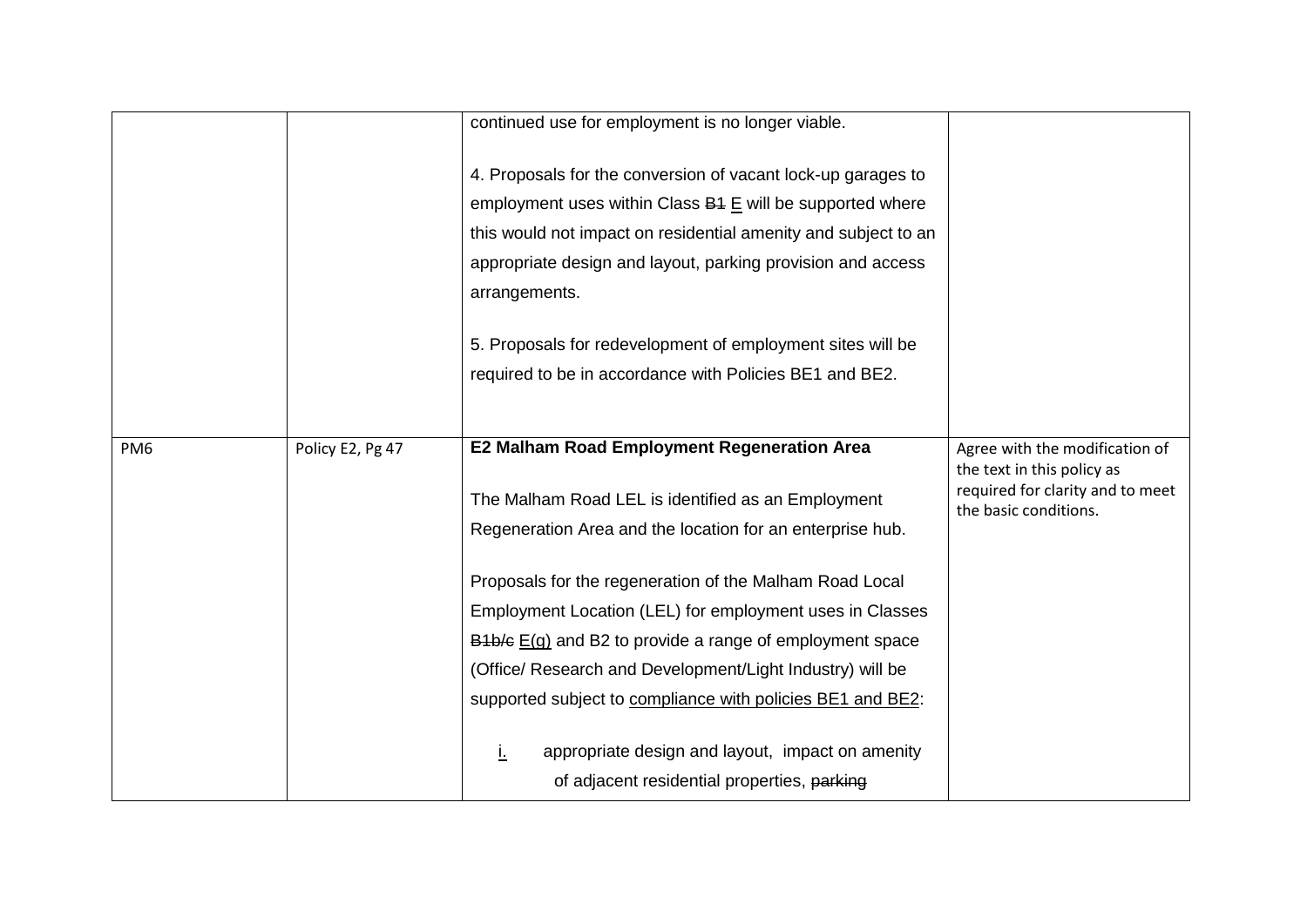| provision including access arrangements and                  |
|--------------------------------------------------------------|
| streetscape improvements and management.                     |
|                                                              |
| <u>іі.</u><br>Any proposals involving the intensification of |
| employment uses will be required to include                  |
| measures to mitigate any impacts arising from                |
| development in terms of traffic, parking, servicing,         |
| air quality, noise and on residential amenity and to         |
| improve the environmental quality of the area                |
| access arrangements and streetscape                          |
| improvements and management.                                 |
|                                                              |
| Any Proposals-involving the intensification of<br>iii.       |
| employment uses will be required to include                  |
| measures to mitigate impacts on residential                  |
| amenity and to improve the environmental quality             |
| of the area for redevelopment of the Malham Road             |
| LEL will be required to form part of an overall              |
| masterplan for the area and to be in accordance              |
| with policies BE1 and BE2.                                   |
|                                                              |
| The development of a masterplan is strongly encouraged for   |
| any proposals for the redevelopment of the Malham Road       |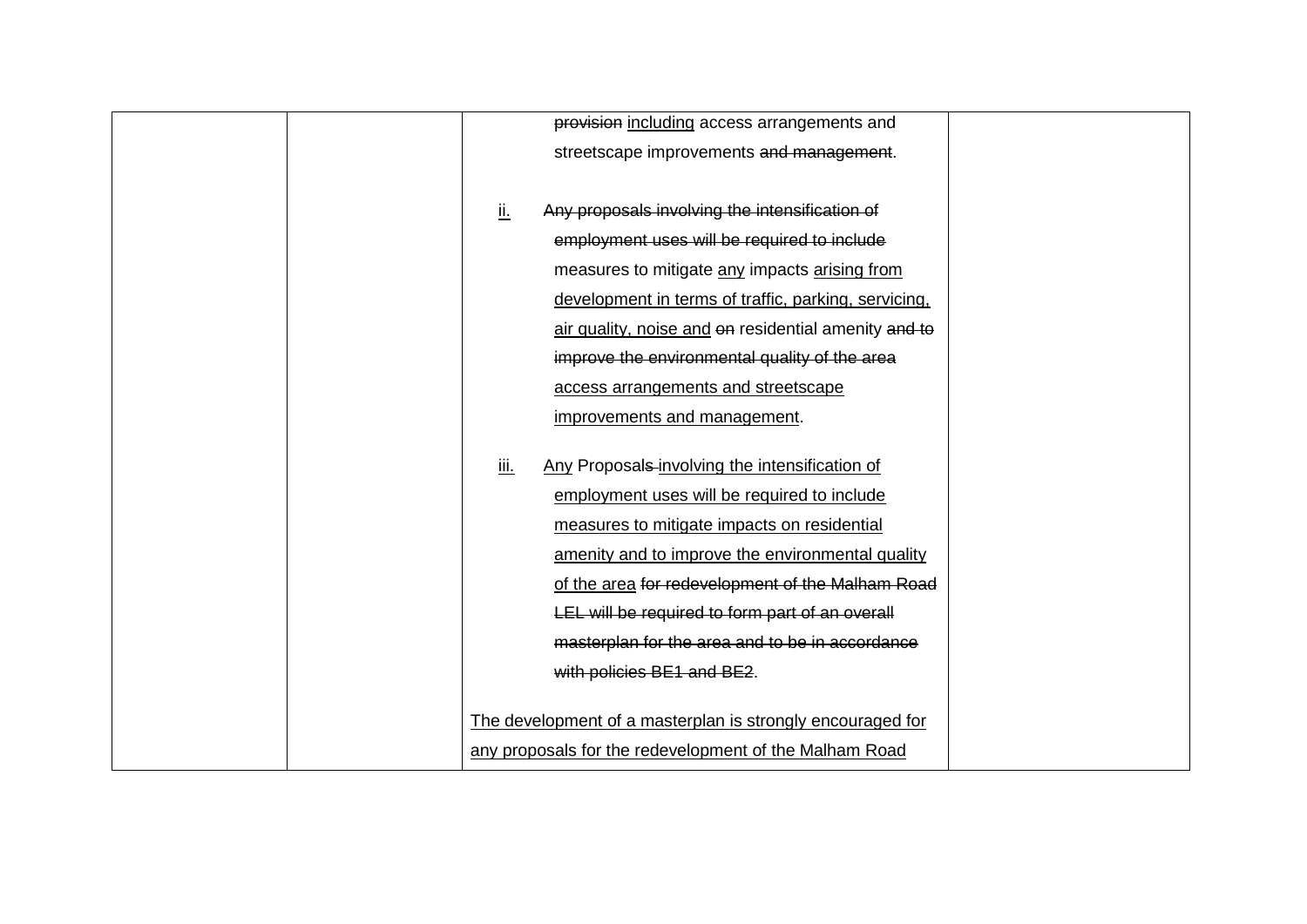|     |                   | <u>LEL</u>                                                          |                                                              |
|-----|-------------------|---------------------------------------------------------------------|--------------------------------------------------------------|
|     |                   |                                                                     |                                                              |
|     |                   |                                                                     |                                                              |
| PM7 | Policy NC1, Pg 49 | NC1 Protection and Enhancement of Crofton Park and                  | Agree with the modification of<br>the text in this policy as |
|     |                   | <b>Honor Oak Park Neighbourhood Centres</b>                         | required for clarity and to meet                             |
|     |                   | 1. The change of use of retail units within Crofton Park and        | the basic conditions.                                        |
|     |                   | Honor Oak Park Neighbourhood Centres (as defined in Figure          |                                                              |
|     |                   | 6) will not be permitted supported unless it can be                 |                                                              |
|     |                   | demonstrated that the unit has been vacant for a significant        |                                                              |
|     |                   | period and has been unsuccessfully marketed for a period of         |                                                              |
|     |                   | 12 months for retail use, and retail use within Class A1, A2        |                                                              |
|     |                   | and A3 $E$ (a), $E$ (b) or $E$ (c) is unviable.                     |                                                              |
|     |                   |                                                                     |                                                              |
|     |                   | 2. Where it can be demonstrated that continued retail use           |                                                              |
|     |                   | within Class A1, A2 and A3 $E$ (a), $E$ (b) or $E$ (c) is unviable, |                                                              |
|     |                   | proposals for the change of use of vacant retail units to           |                                                              |
|     |                   | provide co-working space for small start-up businesses will be      |                                                              |
|     |                   | supported subject to an appropriate shop front design and the       |                                                              |
|     |                   | retention of an active building frontage. Where planning            |                                                              |
|     |                   | permission is required Gchange of use of ground floor retail        |                                                              |
|     |                   | premises to residential will not normally be permitted              |                                                              |
|     |                   | supported.                                                          |                                                              |
|     |                   |                                                                     |                                                              |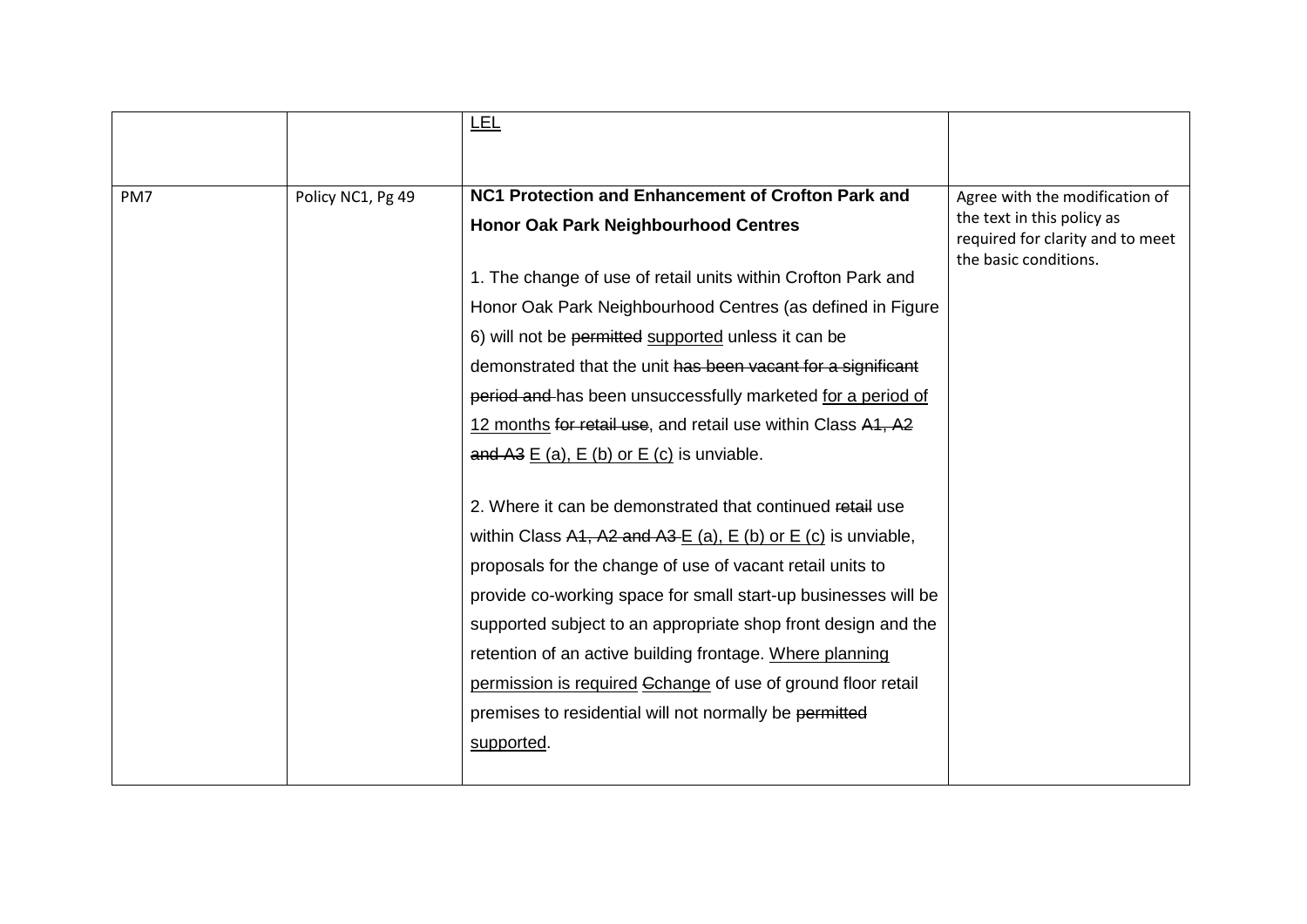|  | 3. The redevelopment of inappropriate uses in the            |  |
|--|--------------------------------------------------------------|--|
|  | neighbourhood centres which are not identified as main town  |  |
|  | centre uses in the NPPF (annex 2) and have a negative        |  |
|  | impact on amenity will be supported. Development should      |  |
|  | include an active town centre use at ground floor with       |  |
|  | residential or office use on upper floors.                   |  |
|  |                                                              |  |
|  | 4. Development will be required to should preserve or        |  |
|  | enhance the character of the Local Neighbourhood Centres     |  |
|  | as mixed retail areas with a diverse range of shops and      |  |
|  | businesses. This will be achieved by and will be supported   |  |
|  | where:                                                       |  |
|  |                                                              |  |
|  | i. The control of sSignage, adverts and forecourt            |  |
|  | developments to respect and be sympathetic to the character  |  |
|  | of the area;                                                 |  |
|  |                                                              |  |
|  | ii. They Increasinge the range of retail outlets, food/drink |  |
|  | outlets and commercial premises;                             |  |
|  |                                                              |  |
|  | iii. Contributions to They include public realm improvements |  |
|  | which enhance the character of the Centre.                   |  |
|  | Development proposals should be of high-quality design in    |  |
|  |                                                              |  |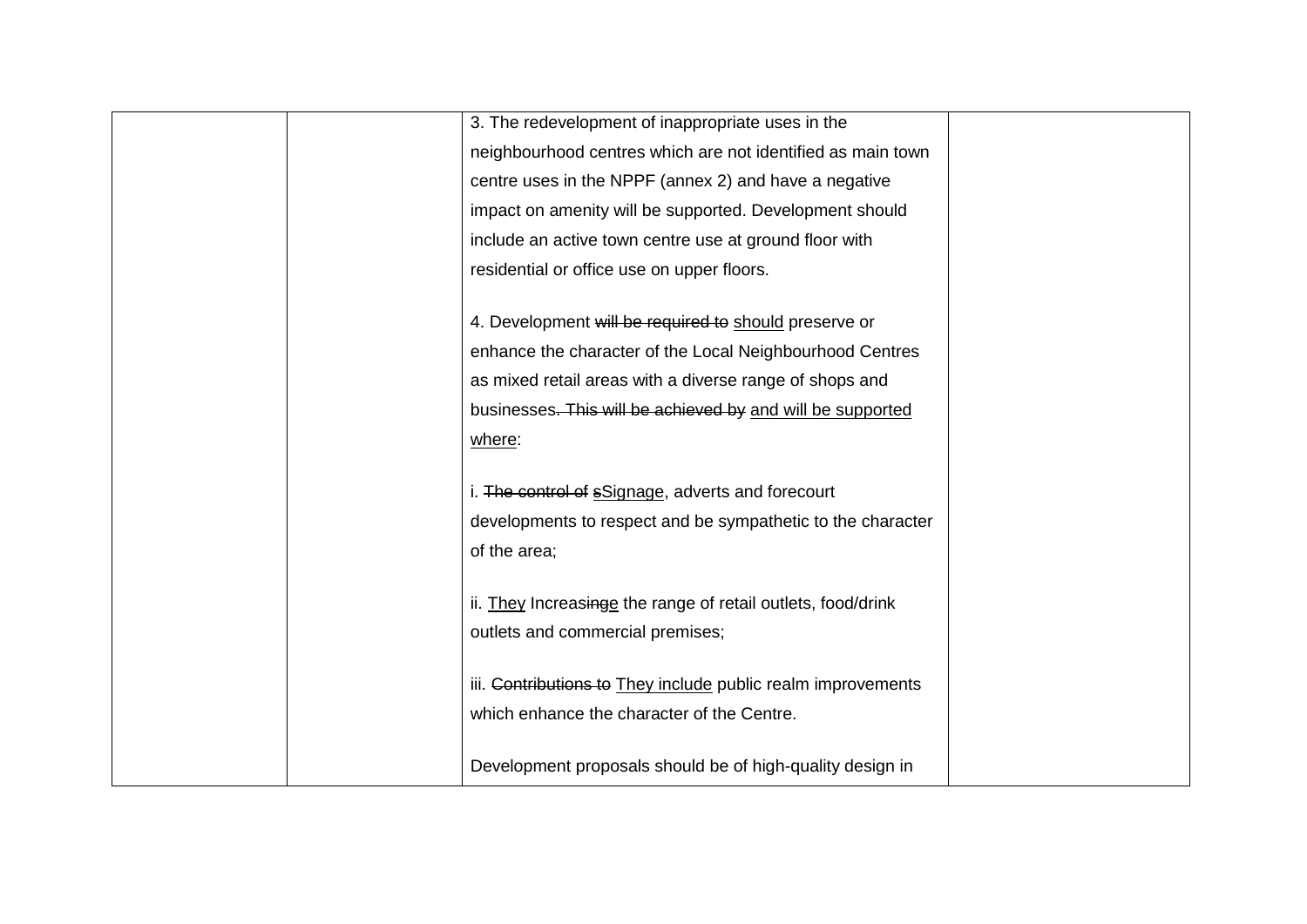|     |                   | accordance with Policies BE1, BE2 and BE3 and improve the<br>appearance of the neighbourhood centres. Shop fronts,<br>shutters and signs for shop fronts should be well designed<br>and at a suitable scale, taking into account the Lewisham<br>Shopfront Design Guide.                                                                                                                                          |                                                                                                  |
|-----|-------------------|-------------------------------------------------------------------------------------------------------------------------------------------------------------------------------------------------------------------------------------------------------------------------------------------------------------------------------------------------------------------------------------------------------------------|--------------------------------------------------------------------------------------------------|
| PM8 | Policy NC2, Pg 50 | <b>NC2 Protection and Enhancement of Local</b><br><b>Neighbourhood Parades</b>                                                                                                                                                                                                                                                                                                                                    | Agree with the modification of<br>the text in this policy as<br>required for clarity and to meet |
|     |                   | Planning permission for change use of retail units within Local<br>Neighbourhood Parades (as defined in Figure 6) will not be<br>permitted supported if the change of use would result in a<br>reduction in the percentage of units falling within Class A1, A2<br>and $A3 E(a)$ , $E(b)$ or $E(c)$ across the whole parade, unless<br>the unit is vacant and has been unsuccessfully marketed for<br>retail use. | the basic conditions.                                                                            |
|     |                   | Proposals for a change of use of a vacant retail unit to provide<br>co-working space for small start-up businesses within Class<br>$\overline{B4a}$ E (g) (i) or community uses within Class $\overline{D4}$ F2 may be<br>permitted supported.<br>Where planning permission is required, the Cchanges of use                                                                                                      |                                                                                                  |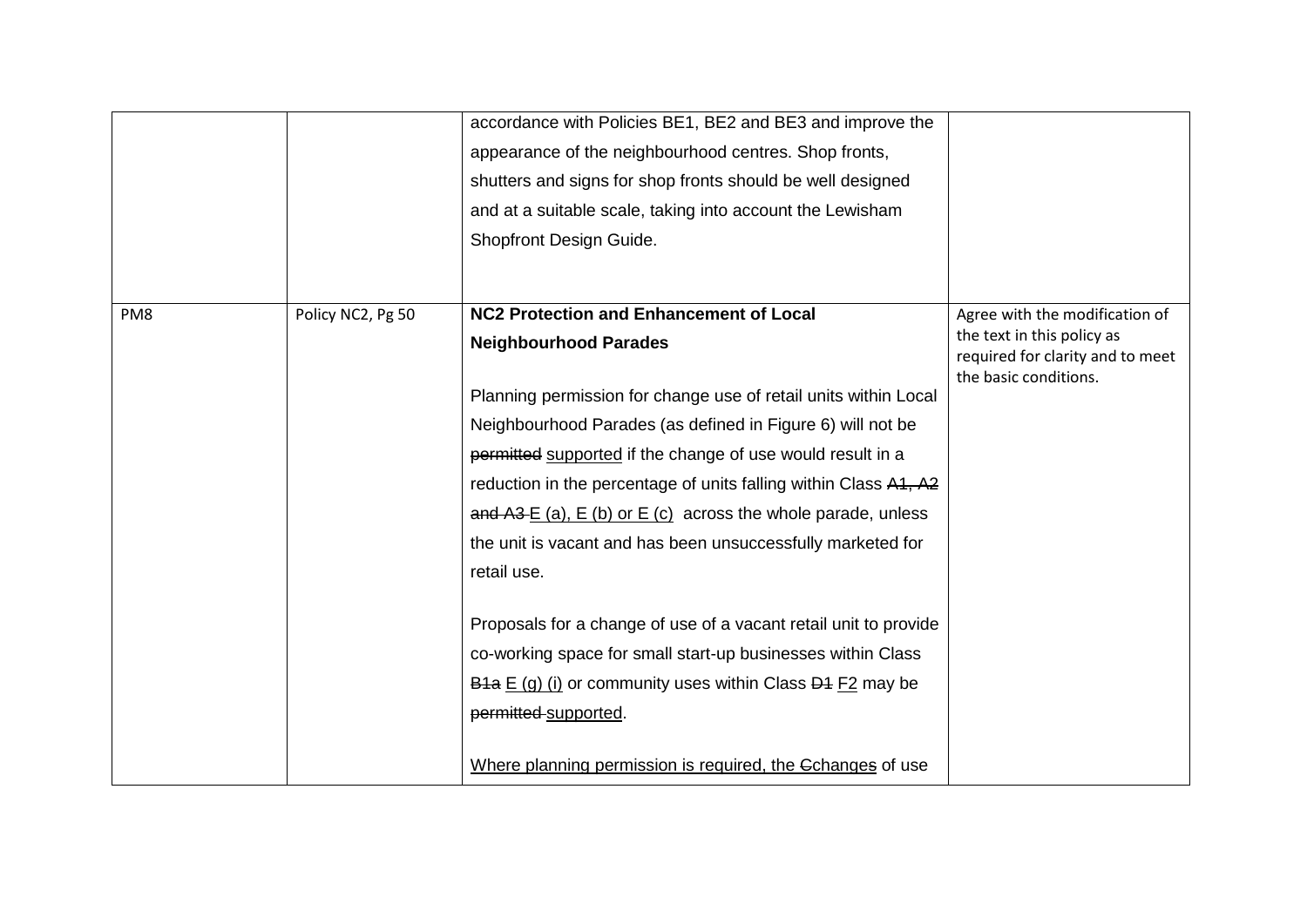| of ground floor premises to residential use will only be        |  |
|-----------------------------------------------------------------|--|
| permitted supported in exceptional circumstances where it is    |  |
| not possible to find a suitable commercial or business use for  |  |
| the retail unit and it has been demonstrated that the preferred |  |
| uses are unviable, and where the development will be of a       |  |
| high design quality which will not adversely impact on the      |  |
| character of the frontage.                                      |  |
|                                                                 |  |
| The amalgamation of adjacent units to form larger retail units  |  |
| will generally be discouraged unless it can be demonstrated     |  |
| that the proposed use will meet local priorities and add to the |  |
| vitality of the local parade.                                   |  |
|                                                                 |  |
| The redevelopment of sites in inappropriate uses along          |  |
| shopping parades which are not identified as main town          |  |
| centre uses in the NPPF (annex 2) and have a negative           |  |
| impact on amenity will be supported. Mixed use development      |  |
| will be permitted comprising retail, business, and community    |  |
| uses at the ground floor and residential uses on the upper      |  |
| floors will be supported. Development will be required to       |  |
| incorporate active frontages and improvements to the public     |  |
| realm on Stondon Park and Brockley Rise.                        |  |
|                                                                 |  |
| Development proposals should be of a high quality design in     |  |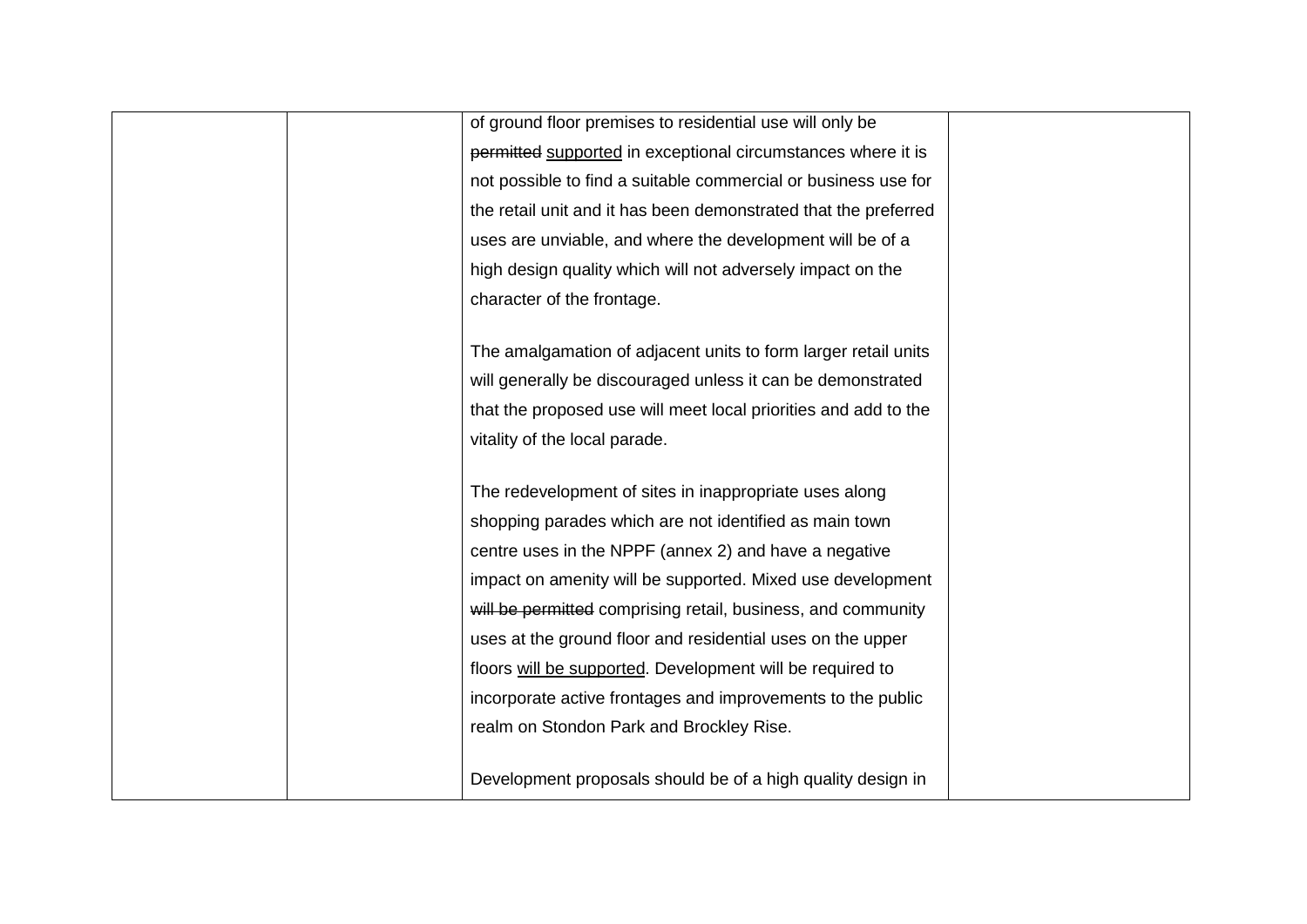|     |                   | accordance with Policies BE1 and BE2 and improve the<br>appearance of the Local Neighbourhood Parades. Shop<br>fronts, shutters and signs for shop fronts should be well<br>designed and at a suitable scale taking into account the<br>Lewisham Shopfront Design Guide.                                                                                                                                                                                                                                                                                                                                                                                                                                                                                                                                                 |                                                                                                                           |
|-----|-------------------|--------------------------------------------------------------------------------------------------------------------------------------------------------------------------------------------------------------------------------------------------------------------------------------------------------------------------------------------------------------------------------------------------------------------------------------------------------------------------------------------------------------------------------------------------------------------------------------------------------------------------------------------------------------------------------------------------------------------------------------------------------------------------------------------------------------------------|---------------------------------------------------------------------------------------------------------------------------|
| PM9 | Policy BE3, Pg 55 | <b>Policy BE3 Areas of Special Local Character</b><br>Nine areas are identified as Areas of Special Character<br>(ASLC): Honor Oak Park, Crofton Park, Brockley Hill, Blythe<br>Hill Fields, Brockley Hall Estate, Ewart Road Estate, Brockley<br>Park Estate, Montem Road Estate, Segal Close (as shown in<br>Figure 7 on page 57 and described in detail in Appendix B).<br>Development within an ASLC will be required to protect and<br>enhance the characteristics that contribute to its special local<br>landscape, architectural and townscape distinctiveness.<br>This shall be achieved by the following requirements:<br>i. Development should respect and creatively respond to the<br>features and context of the ASLC, based on an understanding<br>of each site including its context and the surrounding | Agree with the modification of<br>the text in this policy as<br>required for clarity and to meet<br>the basic conditions. |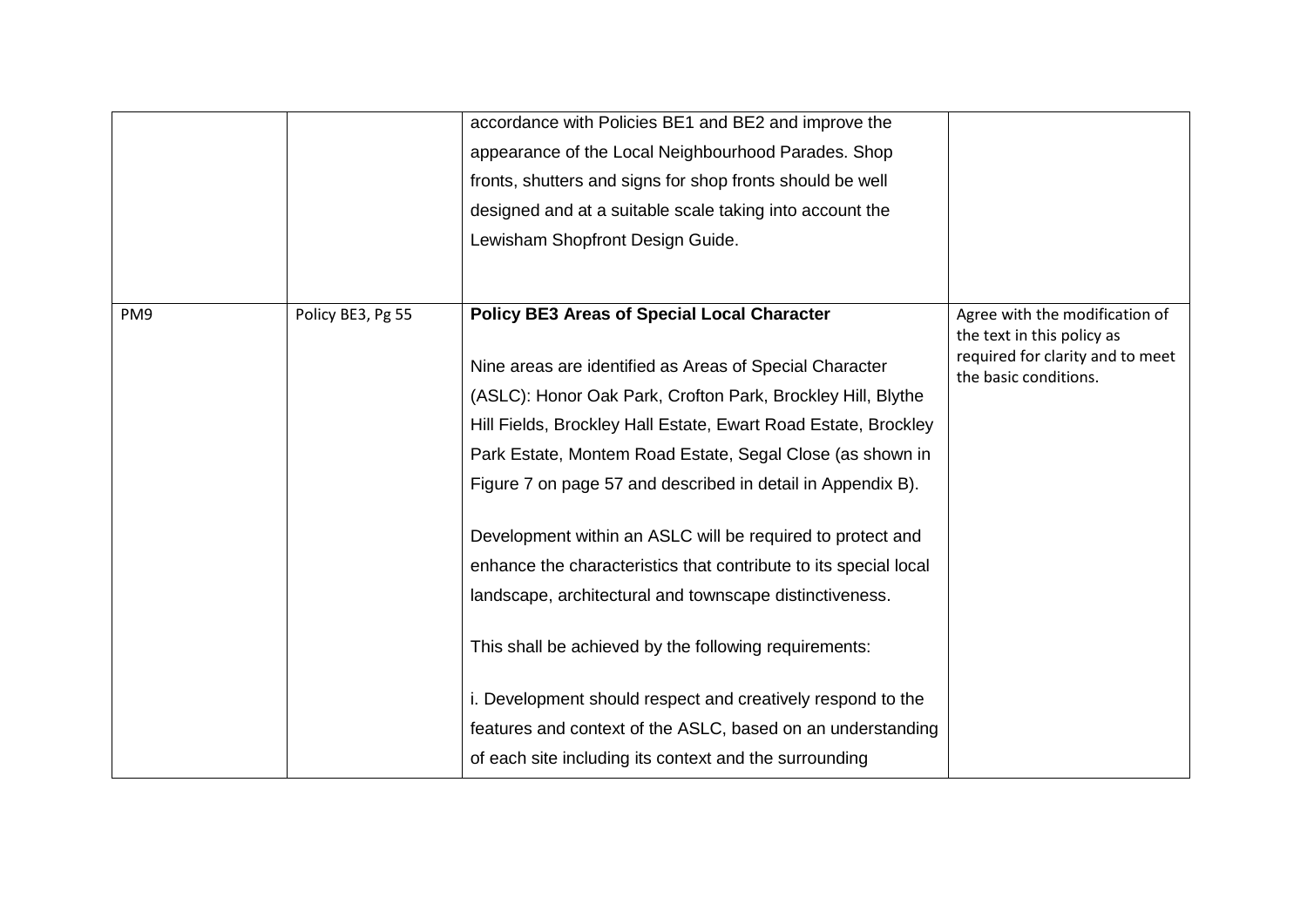|  | townscape and landform;                                           |  |
|--|-------------------------------------------------------------------|--|
|  |                                                                   |  |
|  | ii. The design of all new development should respond              |  |
|  | creatively to, and enhance, its context. Development will be      |  |
|  | required to incorporate exemplary standards of high quality       |  |
|  | design befitting each ASLC's diverse and locally distinctive      |  |
|  | built and landscape setting and its public realm context;         |  |
|  |                                                                   |  |
|  | iii. New development should protect and enhance important         |  |
|  | local social, cultural and heritage assets, including the         |  |
|  | distinctive landscape character of Buckthorne Cutting, and        |  |
|  | significant local views as defined in Figure 7;                   |  |
|  |                                                                   |  |
|  | iv. Demolition of a principal building frontage facing the public |  |
|  | realm will be resisted where the frontage is of architectural     |  |
|  | and townscape merit and contributes to the distinctiveness of     |  |
|  | the area;                                                         |  |
|  |                                                                   |  |
|  | v. The existing built fabric and building features should be      |  |
|  | carefully repaired/restored with matching materials, details      |  |
|  | and workmanship. Where this is not feasible, these should be      |  |
|  | carefully replaced with matching features. Materials should be    |  |
|  | reused on site wherever possible;                                 |  |
|  |                                                                   |  |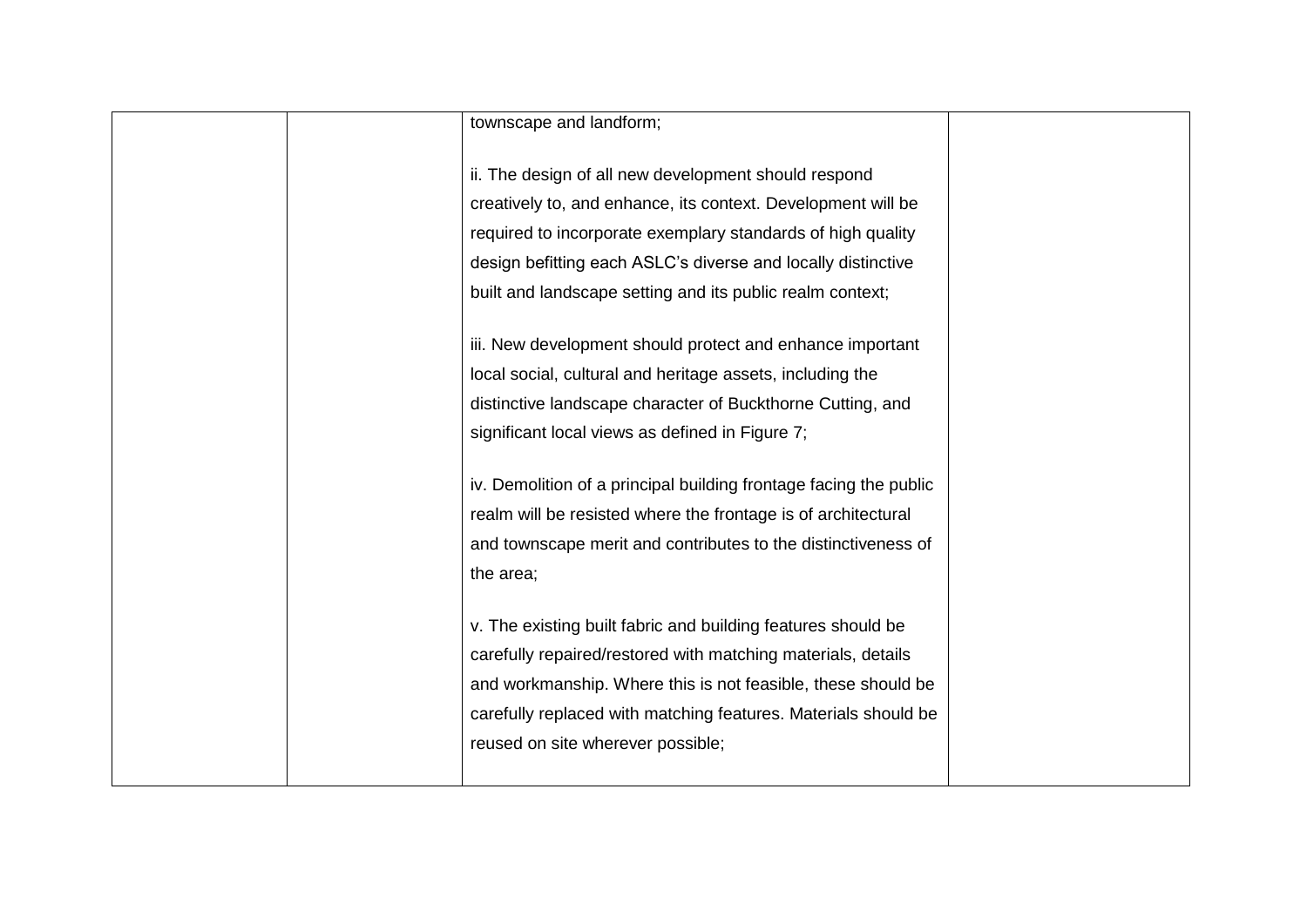|             |                   | vi. Development will be required to demonstrate that          |                                                              |
|-------------|-------------------|---------------------------------------------------------------|--------------------------------------------------------------|
|             |                   | opportunities have been taken to improve the character and    |                                                              |
|             |                   | quality of the ASLC and the way it functions.                 |                                                              |
|             |                   |                                                               |                                                              |
|             |                   | vii. Development proposals within the Areas of Special Local  |                                                              |
|             |                   | Character should be accompanied by a statement in             |                                                              |
|             |                   | proportion to the significance of demonstrate how the         |                                                              |
|             |                   | proposed development which justifies any proposed changes     |                                                              |
|             |                   | to the ASLC and demonstrates how it will preserve and         |                                                              |
|             |                   | enhance the area's character and will protect the area's      |                                                              |
|             |                   | character and distinctiveness.                                |                                                              |
|             |                   |                                                               |                                                              |
|             |                   |                                                               |                                                              |
| <b>PM10</b> | Policy GS1, Pg 58 | <b>Policy GS1 Protecting Green Space and Local Green</b>      | Agree with the modification of<br>the text in this policy as |
|             |                   | <b>Space</b>                                                  | required for clarity and to meet                             |
|             |                   |                                                               | the basic conditions.                                        |
|             |                   | Development which results in the loss of a local green space  |                                                              |
|             |                   | or in any harm to its character, setting, accessibility,      |                                                              |
|             |                   | appearance or amenity value will not be permitted. Small      |                                                              |
|             |                   | structures which are ancillary to and will enhance the use of |                                                              |
|             |                   | these sites as local green space may be permitted.            |                                                              |
|             |                   |                                                               |                                                              |
|             |                   |                                                               |                                                              |
|             |                   | The following existing sites are designated as Local Green    |                                                              |
|             |                   | Spaces (see Figure 10):                                       |                                                              |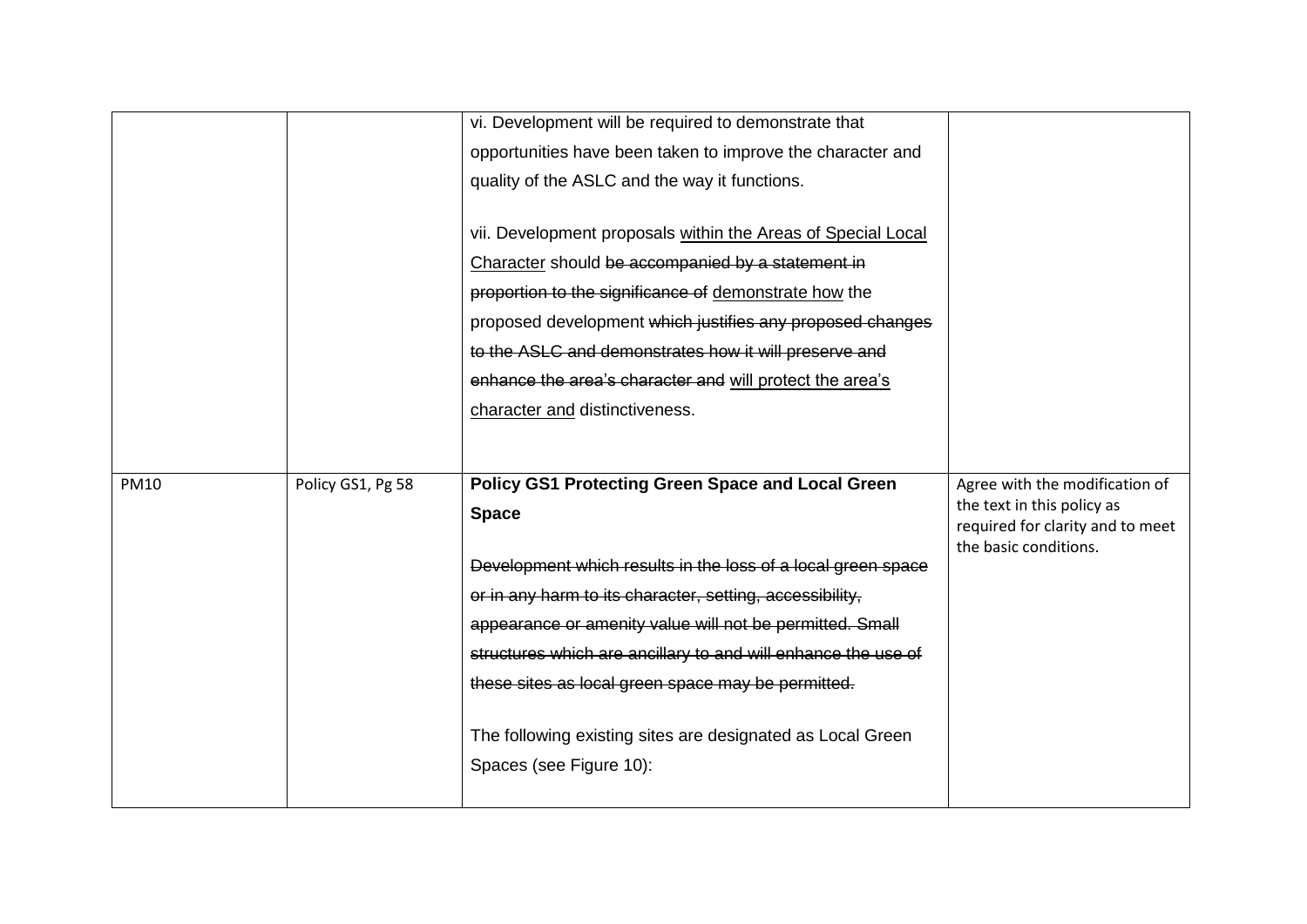|             |                   | a. Crofton Park Station Community Garden                               |                                                              |
|-------------|-------------------|------------------------------------------------------------------------|--------------------------------------------------------------|
|             |                   | b. Ewart Road Estate Green                                             |                                                              |
|             |                   | c. Dalmain Wildlife Garden, Grove Close                                |                                                              |
|             |                   | d. Duncombe Hill Green                                                 |                                                              |
|             |                   | The importance of green spaces in the Neighbourhood Plan               |                                                              |
|             |                   | area is demonstrated clearly by the content of the ten Projects        |                                                              |
|             |                   | listed and described on pages 72-73 and in Appendix A                  |                                                              |
|             |                   | (pages 81-89). Inappropriate development on any of the Local           |                                                              |
|             |                   | Green Spaces designated in this policy will only be supported          |                                                              |
|             |                   | in very special circumstances.                                         |                                                              |
|             |                   |                                                                        |                                                              |
|             |                   | Policy GS3 Designation of the The Three Peaks Green                    |                                                              |
| <b>PM11</b> | Policy GS3, Pg 60 | <b>Walk</b>                                                            | Agree with the modification of<br>the text in this policy as |
|             |                   |                                                                        | required for clarity and to meet                             |
|             |                   | The designation of a $\underline{A}$ local green walk (the Three Peaks | the basic conditions.                                        |
|             |                   | Green Walk) (as shown on Figure 8 on page 61) will has been            |                                                              |
|             |                   | identified to create a green link between the hilly parks of One       |                                                              |
|             |                   | Tree Hill, Blythe Hill Fields and Hilly Fields, which all sit within   |                                                              |
|             |                   | or just outside the boundary of the HopCroft area, and                 |                                                              |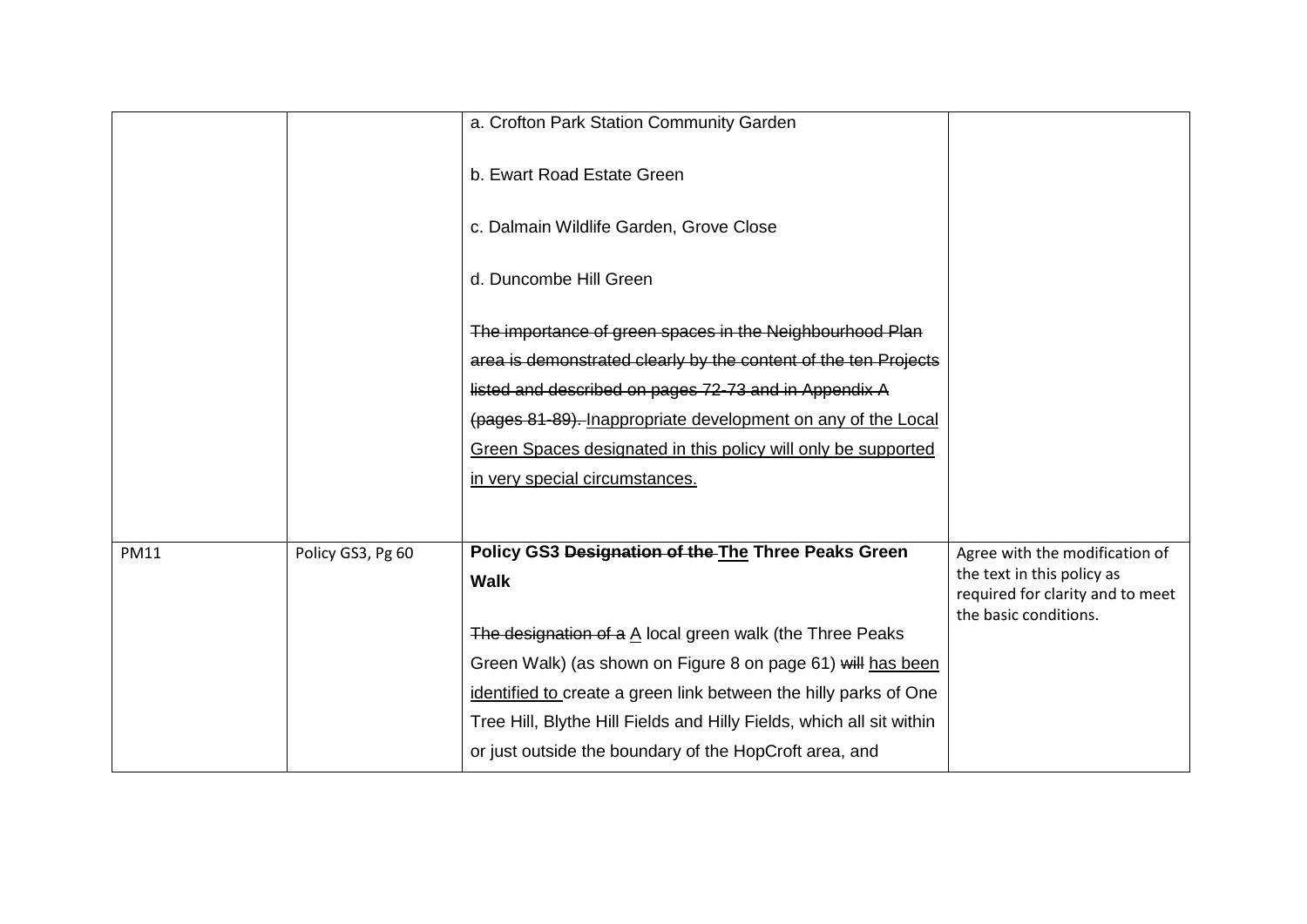|             |                   | improve links with the South East London Green Chain Walk.         |                                                           |
|-------------|-------------------|--------------------------------------------------------------------|-----------------------------------------------------------|
|             |                   | Streetscape and public realm improvements will be promoted         |                                                           |
|             |                   | along connecting streets with improved pedestrian crossings,       |                                                           |
|             |                   | wayfinding, tree planting and the promotion of the features of     |                                                           |
|             |                   | interest and views. Opportunities should be taken to improve       |                                                           |
|             |                   | access to green spaces and key places on the route, such as        |                                                           |
|             |                   | Eddystone Road footbridge.                                         |                                                           |
|             |                   | The Three Peaks Green Walk will improve accessibility to           |                                                           |
|             |                   | green spaces and connect features of interest.                     |                                                           |
|             |                   |                                                                    |                                                           |
|             |                   |                                                                    |                                                           |
| <b>PM12</b> | Policy GS4, Pg 61 | <b>Policy GS4 Protection of Sites of Importance for Nature</b>     | Agree with the modification of                            |
|             |                   | <b>Conservation</b>                                                | the text in this policy as                                |
|             |                   |                                                                    | required for clarity and to meet<br>the basic conditions. |
|             |                   | Development proposals that would adversely impact (either          |                                                           |
|             |                   | directly or indirectly) result in significant harm to biodiversity |                                                           |
|             |                   | on a designated or proposed Site of Importance for Nature          |                                                           |
|             |                   | Conservation (SINC), Nature Reserve or Wildlife Garden (as         |                                                           |
|             |                   | shown on Figure 9 page 63) which cannot be avoided                 |                                                           |
|             |                   | (through locating on an alternative site with less harmful         |                                                           |
|             |                   | impacts), adequately mitigated, or, as a last resort,              |                                                           |
|             |                   | compensated for will not be permitted refused.                     |                                                           |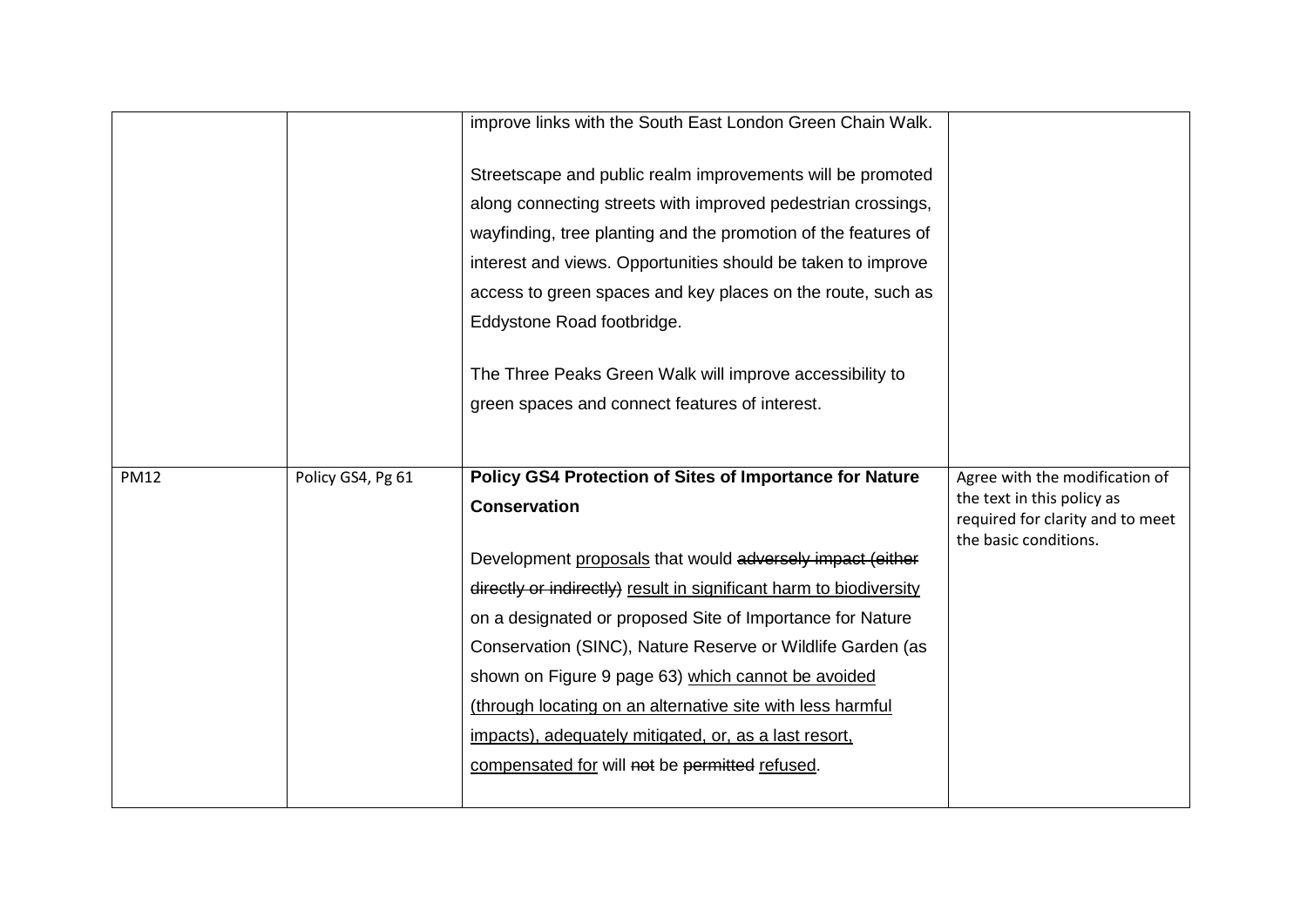|             |                  | The 'New Cross to Forest Hill' Metropolitan SINC is identified |                                                           |
|-------------|------------------|----------------------------------------------------------------|-----------------------------------------------------------|
|             |                  | as a Nature Improvement Area and development will not be       |                                                           |
|             |                  | permitted supported which would damage the integrity of the    |                                                           |
|             |                  | corridor or impact on its nature conservation designation.     |                                                           |
|             |                  | Measures will be supported which would protect and enhance     |                                                           |
|             |                  | the distinct landscape character it affords and deliver a      |                                                           |
|             |                  | biodiversity 'net gain', improved public access to nature and  |                                                           |
|             |                  | better ecological management.                                  |                                                           |
|             |                  |                                                                |                                                           |
| <b>PM13</b> | Policy T1, Pg 65 | <b>Policy T1 Enhancement of Brockley Corridor</b>              | Agree with the modification of                            |
|             |                  |                                                                | the text in this policy as                                |
|             |                  | A coordinated scheme will be developed and implemented for     | required for clarity and to meet<br>the basic conditions. |
|             |                  | the Proposals to improve the Brockley Road Corridor which      |                                                           |
|             |                  | will be supported where they:                                  |                                                           |
|             |                  |                                                                |                                                           |
|             |                  | i. Create a sense of place throughout the corridor;            |                                                           |
|             |                  |                                                                |                                                           |
|             |                  | ii. Improve pedestrian/cycling safety and movement;            |                                                           |
|             |                  | iii. Improve connections with nearby cycle routes;             |                                                           |
|             |                  |                                                                |                                                           |
|             |                  | iv. Enhance public realm through green infrastructure-led      |                                                           |
|             |                  | improvements;                                                  |                                                           |
|             |                  |                                                                |                                                           |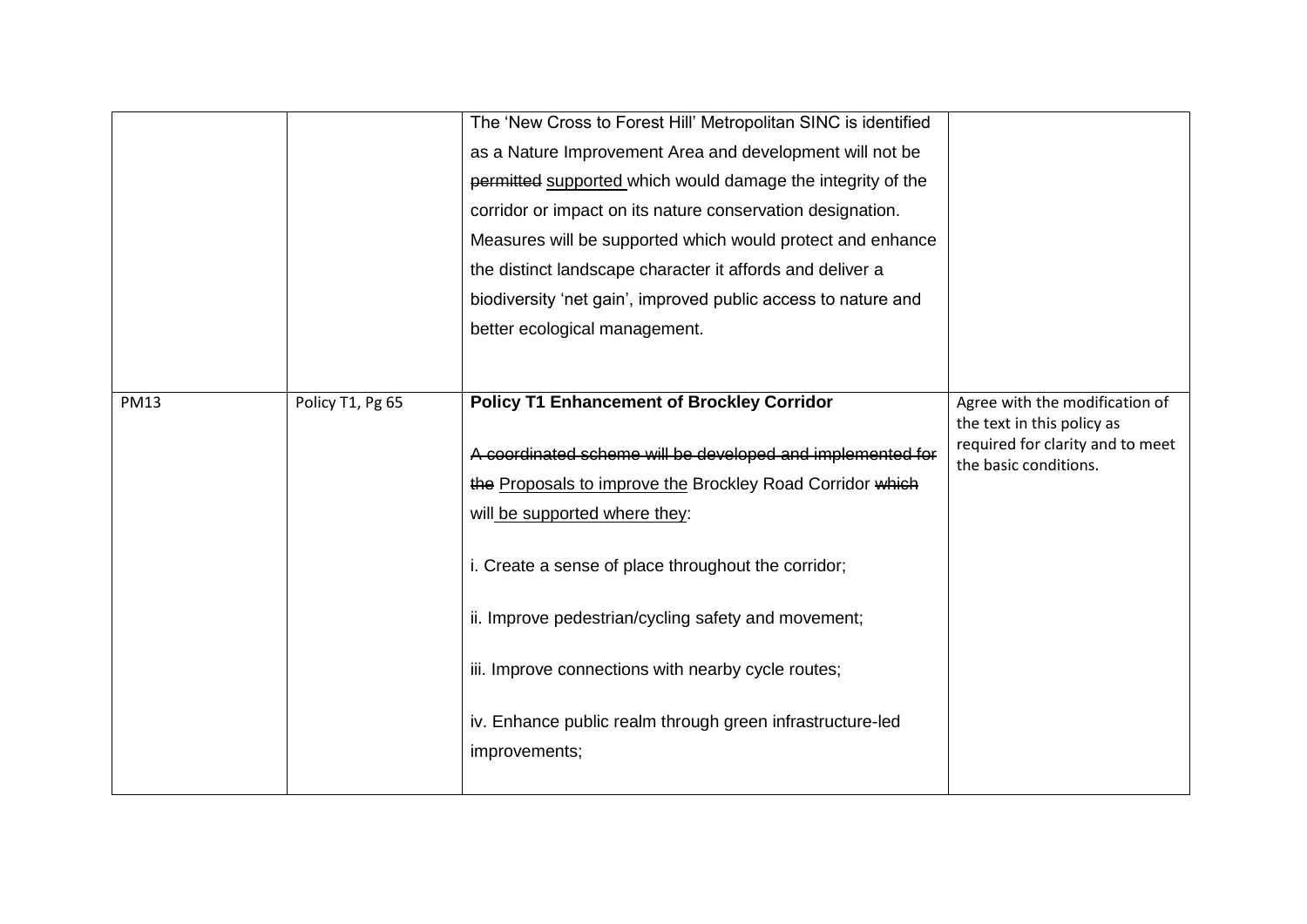| v. Improve air quality along the Corridor;                     |  |
|----------------------------------------------------------------|--|
| vi. Reduce the dominance of motor vehicles;                    |  |
| vii. Encourage use of sustainable public transport;            |  |
| viii. Reduce traffic speeds through the creative planting and  |  |
| placement of green infrastructure, speed cameras and raised    |  |
| plateaux to create a sense of arrival in the higher footfall   |  |
| areas. Ease bus movements and simplify road layouts;           |  |
|                                                                |  |
| ix. Ease traffic congestion;                                   |  |
| x. Provide new and safer pedestrian crossings;                 |  |
| xi. Achieve improvements to the pedestrian environment,        |  |
| including increasing the amount of space for pedestrians       |  |
| around public transport facilities and in local neighbourhood  |  |
| centres and parades;                                           |  |
|                                                                |  |
| xii. Substantial greening of the corridor, including boulevard |  |
| planting at 7-10m intervals of medium to large street trees    |  |
| which are in keeping with the scale of the roadway and         |  |
| pavement between buildings;                                    |  |
|                                                                |  |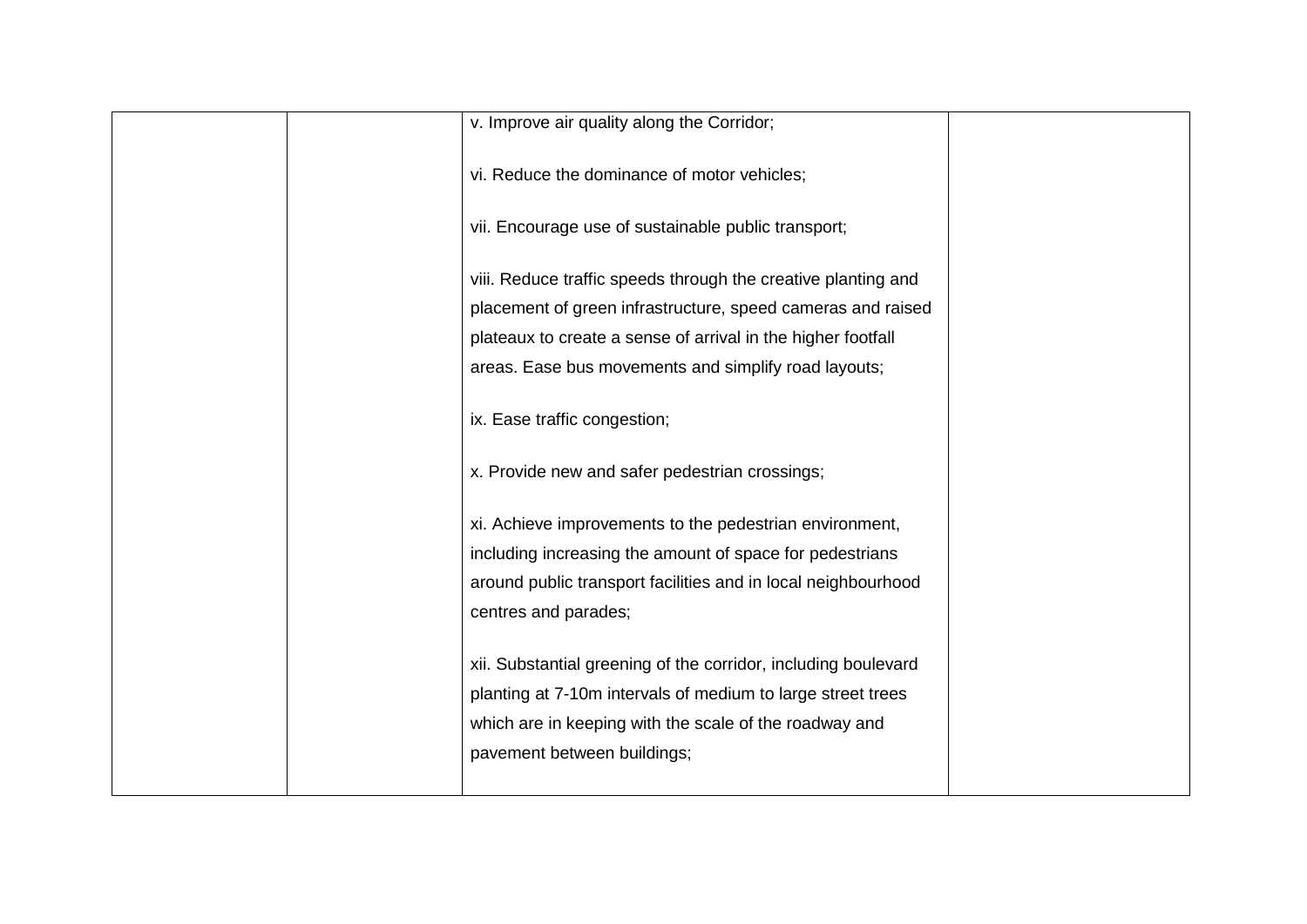|             |                  | xiii. Create attractive 'gateways' into the Neighbourhood Plan |                                                              |
|-------------|------------------|----------------------------------------------------------------|--------------------------------------------------------------|
|             |                  | area at Crofton Park and Brockley Rise/Stanstead Road;         |                                                              |
|             |                  | xiv. Provide parking bays in appropriate locations, with       |                                                              |
|             |                  | provision for car clubs and electric charging points;          |                                                              |
|             |                  | xv. Involve Transport for London and the London Borough of     |                                                              |
|             |                  | Lewisham with the local community in developing proposals;     |                                                              |
|             |                  | xvi. Require new development in the Brockley Corridor to       |                                                              |
|             |                  | incorporate improvements to the streetscape and make an        |                                                              |
|             |                  | appropriate financial contribution to the implementation of    |                                                              |
|             |                  | improvements in accordance with Policy T1.                     |                                                              |
|             |                  | The involvement of Transport for London and the London         |                                                              |
|             |                  | Borough of Lewisham together with the local community in       |                                                              |
|             |                  | developing proposals is encouraged.                            |                                                              |
|             |                  |                                                                |                                                              |
|             |                  | <b>Policy T2 Pedestrians</b>                                   |                                                              |
| <b>PM14</b> | Policy T2, Pg 66 |                                                                | Agree with the modification of<br>the text in this policy as |
|             |                  | Where appropriate. Ddevelopment will be required to            | required for clarity and to meet                             |
|             |                  | improve pedestrian access in the Neighbourhood Plan            | the basic conditions.                                        |
|             |                  | area. Schemes will be required to Proposals will be            |                                                              |
|             |                  |                                                                |                                                              |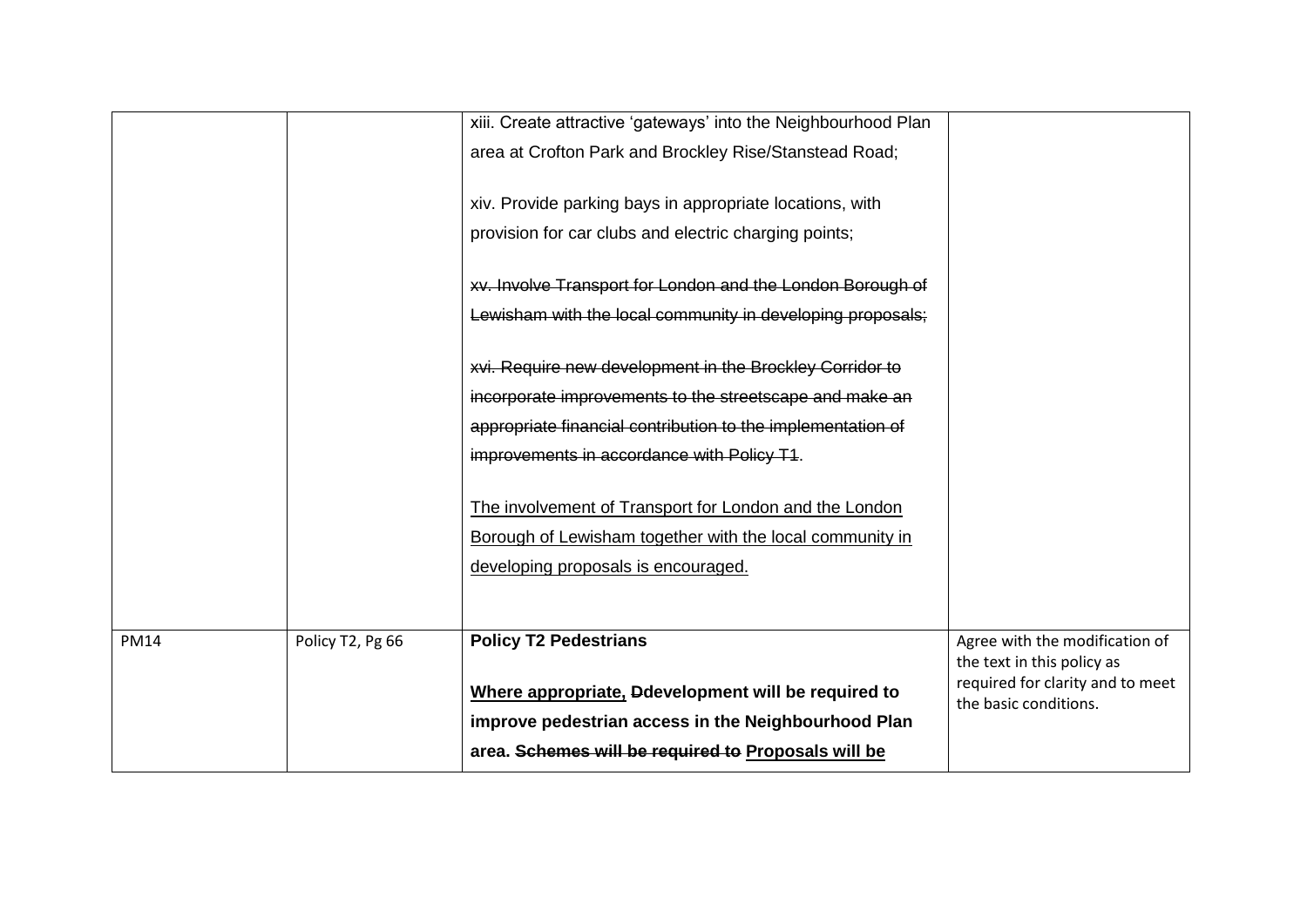| supported where they:                                    |  |
|----------------------------------------------------------|--|
| i. Provide safe pavements, giving the maximum possible   |  |
| space to pedestrians. This may require buildings to be   |  |
| set back from the back edge of pavement to allow for     |  |
| pavement widening in appropriate locations;              |  |
| ii. Contribute to new and improved pedestrian crossings  |  |
| on the Brockley Corridor and other principal roads, with |  |
| safer sightlines at junctions;                           |  |
| iii. Improve accessibility for disabled people and those |  |
| with push chairs;                                        |  |
| iv. Increase the amount of space for pedestrians around  |  |
| public transport facilities;                             |  |
| v. Improve the existing network of footpaths in the area |  |
| and wayfinding signs;                                    |  |
| vi. Contribute to the provision of new walking routes    |  |
| such as the Three Peaks Green Walk.                      |  |
|                                                          |  |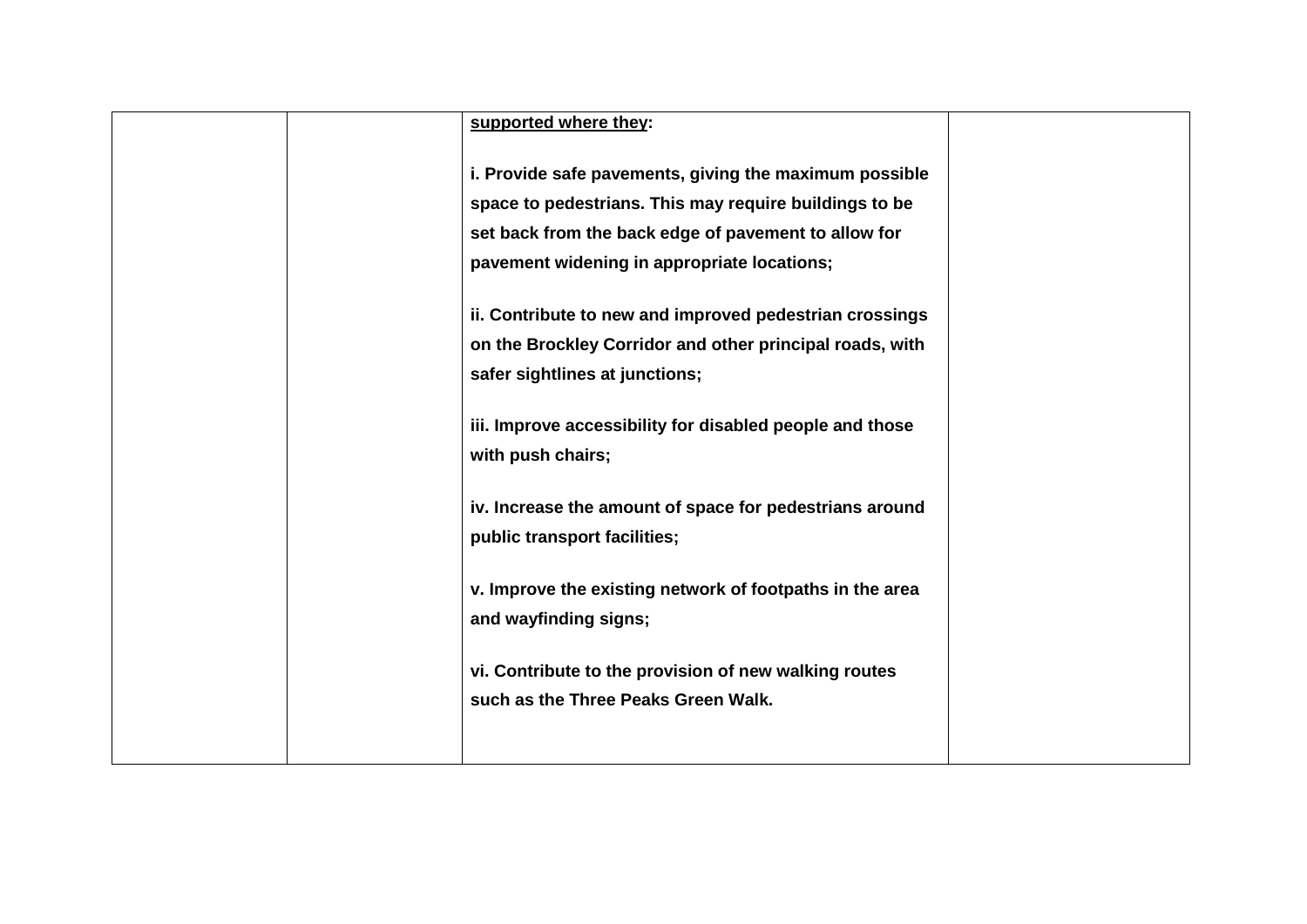| <b>PM15</b> | Policy T3, Pg 66  | <b>Policy T3 Cyclists</b>                                   |                                                              |
|-------------|-------------------|-------------------------------------------------------------|--------------------------------------------------------------|
|             |                   | Where appropriate Ddevelopment will be required to          |                                                              |
|             |                   | promote improved provision for cycling throughout the       |                                                              |
|             |                   | Neighbourhood Area and to encourage cycling. In order       |                                                              |
|             |                   | to achieve this, new development will be required to        |                                                              |
|             |                   | supported where they:                                       |                                                              |
|             |                   | i. Contribute to the improvement of existing cycle lanes    |                                                              |
|             |                   | and paths, including the Brockley Corridor, with safer      |                                                              |
|             |                   | surfaces and sightlines;                                    |                                                              |
|             |                   | ii. Contribute to the provision of safe and well-designated |                                                              |
|             |                   | cycle routes and signage;                                   |                                                              |
|             |                   | iii. Contribute to the provision of new bicycle stands in   |                                                              |
|             |                   | the local neighbourhood centres and parades and at          |                                                              |
|             |                   | stations;                                                   |                                                              |
|             |                   |                                                             |                                                              |
|             |                   | iv. Provide appropriate bicycle storage and facilities for  |                                                              |
|             |                   | cyclists in residential and commercial development.         |                                                              |
|             |                   |                                                             |                                                              |
| <b>PM16</b> | Policy HW1, Pg 69 | <b>Policy HW1 Managing Flood Risk</b>                       | Agree with the modification of<br>the text in this policy as |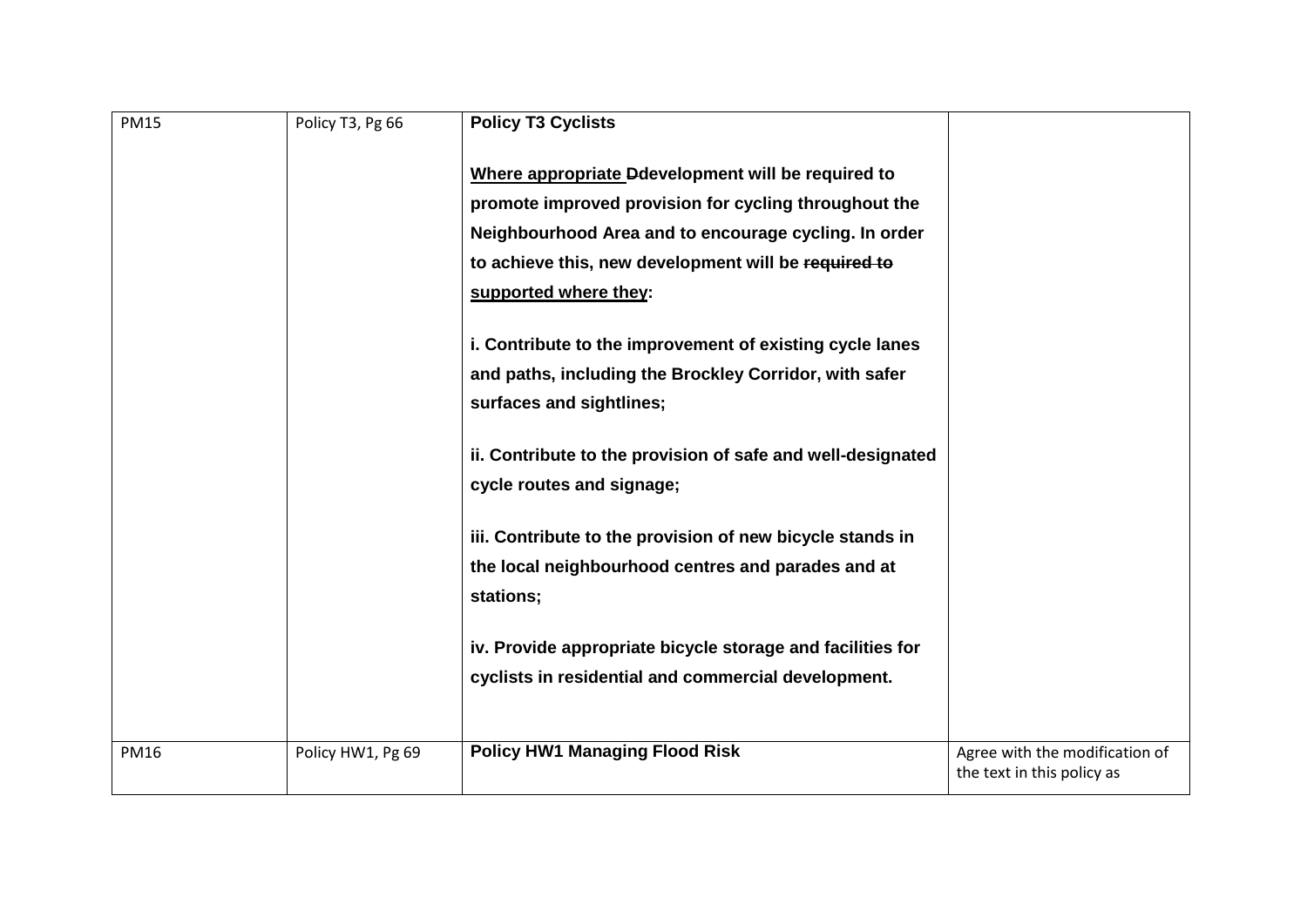|  | Developments in or adjacent to areas at risk of surface water     | required for clarity and to meet<br>the basic conditions. |
|--|-------------------------------------------------------------------|-----------------------------------------------------------|
|  | flooding must Proposals should demonstrate that they will not     |                                                           |
|  | increase flood risk on or off site. and will be Where required to |                                                           |
|  | contribute to surface water flood risk mitigation in the area.    |                                                           |
|  | This will need to be reflected through the inclusion of a         |                                                           |
|  | positive statement within the a site specific Flood Risk          |                                                           |
|  | Assessment (FRA) for the site that sets out how this will be      |                                                           |
|  | delivered should be provided in accordance with national          |                                                           |
|  | policy which demonstrates that the proposal is protected from     |                                                           |
|  | flooding and that there is no increase in risk for any third      |                                                           |
|  | parties over the lifetime of the development (include an          |                                                           |
|  | allowance for climate change).                                    |                                                           |
|  |                                                                   |                                                           |
|  | Where required, new developments should incorporate               |                                                           |
|  | sustainable urban drainage systems (SuDs) unless there are        |                                                           |
|  | practical or viability reasons for not doing so. SuDs will be     |                                                           |
|  | required to provide habitat, amenity and water quality benefits   |                                                           |
|  | in addition to attenuation of flow, and information will be       |                                                           |
|  | required to be submitted in outline and full planning             |                                                           |
|  | applications to demonstrate that SuDs can be accommodated         |                                                           |
|  | within the proposed development. Parking spaces and               |                                                           |
|  | driveways associated with new development will be required        |                                                           |
|  | to have permeable surfaces. The paving over of front gardens      |                                                           |
|  |                                                                   |                                                           |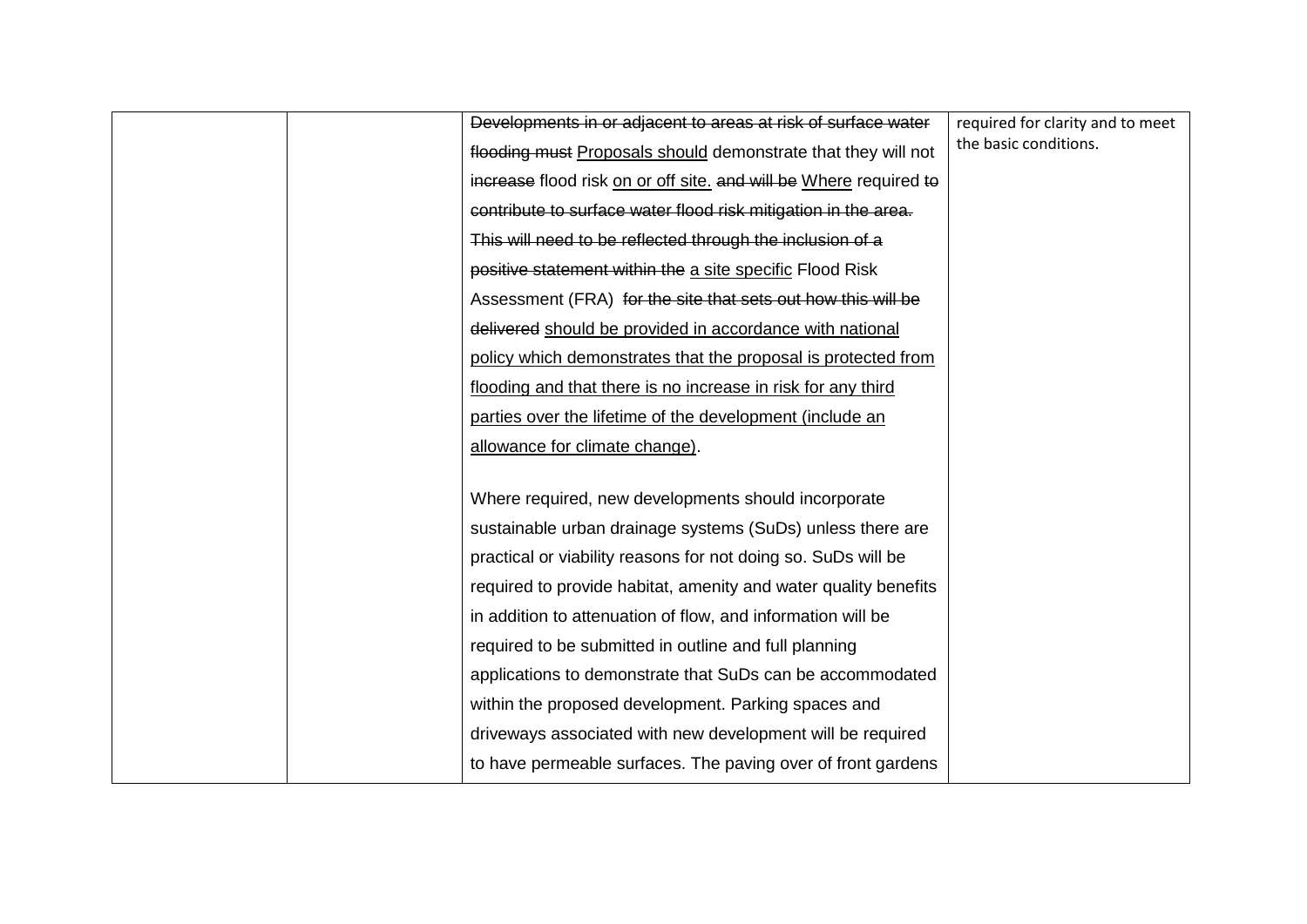|             |                  | with impermeable materials will be discouraged and will not   |                                                          |
|-------------|------------------|---------------------------------------------------------------|----------------------------------------------------------|
|             |                  | be permitted where planning permission is required.           |                                                          |
|             |                  |                                                               |                                                          |
|             |                  |                                                               |                                                          |
| <b>PM17</b> | Policy D1, Pg 71 | <b>Policy D1 Community Infrastructure Levy Priorities</b>     | Recommendation accepted<br>Policy removed and text moved |
|             |                  |                                                               | to main body of text within the                          |
|             |                  | The Neighbourhood Plan identifies the following main priority | plan.                                                    |
|             |                  | areas for the use of Community Infrastructure Levy and if     |                                                          |
|             |                  | applicable Section 106 funding in the Neighbourhood Area:     |                                                          |
|             |                  | i. Enhancement of community facilities                        |                                                          |
|             |                  |                                                               |                                                          |
|             |                  | ii. Improved educational facilities in the area, including    |                                                          |
|             |                  | nurseries                                                     |                                                          |
|             |                  | iii. Support for local businesses and enterprise              |                                                          |
|             |                  |                                                               |                                                          |
|             |                  | iv. Improvements to the Neighbourhood Local Centres and       |                                                          |
|             |                  | Parades including street furniture, signs and                 |                                                          |
|             |                  |                                                               |                                                          |
|             |                  | pavements                                                     |                                                          |
|             |                  | v. Schemes providing improved facilities for pedestrians and  |                                                          |
|             |                  | cyclists                                                      |                                                          |
|             |                  |                                                               |                                                          |
|             |                  | vi. Improvements to existing pedestrian and cycle routes      |                                                          |